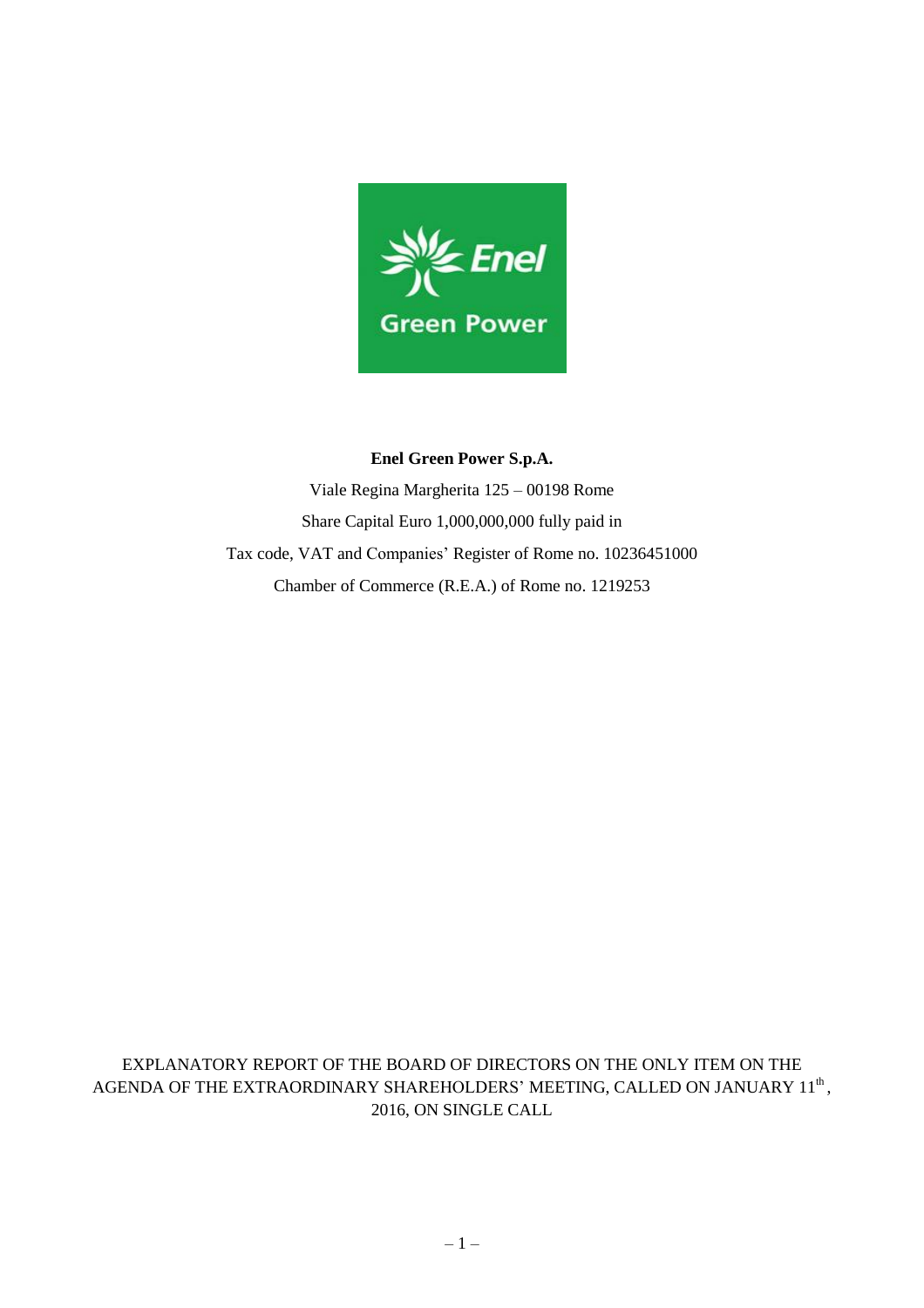| 1. |        |                                                                                                          |  |
|----|--------|----------------------------------------------------------------------------------------------------------|--|
| 2. |        |                                                                                                          |  |
|    | 2.1.   |                                                                                                          |  |
|    | 2.1.1. |                                                                                                          |  |
|    | 2.1.2. |                                                                                                          |  |
|    | 2.1.3. |                                                                                                          |  |
|    | 2.1.4. |                                                                                                          |  |
|    | 2.1.5. |                                                                                                          |  |
|    | 2.1.6. |                                                                                                          |  |
|    | 2.2.   |                                                                                                          |  |
|    | 2.2.1. |                                                                                                          |  |
|    | 2.2.2. |                                                                                                          |  |
|    | 2.2.3. |                                                                                                          |  |
|    | 2.2.4. |                                                                                                          |  |
|    | 2.2.5. |                                                                                                          |  |
|    | 2.2.6. |                                                                                                          |  |
| 3. |        | DESCRIPTION OF THE BUSINESSES OF THE PARTICIPATING COMPANIES TO THE DEMERGER  10                         |  |
|    | 3.1.   |                                                                                                          |  |
|    | 3.2.   |                                                                                                          |  |
| 4. |        |                                                                                                          |  |
|    | 4.1.   |                                                                                                          |  |
|    | 4.2.   |                                                                                                          |  |
|    | 4.2.1. |                                                                                                          |  |
|    | 4.2.2. | Profiles linked to the existence of a relationship of correlation between the Demergered Company and     |  |
|    |        |                                                                                                          |  |
| 5. |        | DESCRIPTION OF ASSETS AND LIABILITIES SUBJECT TO ASSIGNMENT TO THE BENEFICIARY COMPANY  15               |  |
|    | 5.1.   |                                                                                                          |  |
|    | 5.2.   |                                                                                                          |  |
|    | 5.3.   | EFFECTIVE VALUES OF THE NET ASSETS ASSIGNED TO ENEL AND THE NET ASSETS REMAINING TO ENEL GREEN POWER17   |  |
| 6. |        |                                                                                                          |  |
|    | 6.1.   |                                                                                                          |  |
|    | 6.2.   | VALUATION METHODOLOGIES USED TO DETERMINE THE EXCHANGE RATIO AND THE VALUE OF THE ASSETS DEMERGED19      |  |
| 7. |        | ASSIGNMENT MODALITIES OF ENEL SHARES TO THE SHAREHOLDERS OF ENEL GREEN POWER  26                         |  |
|    | 7.1.   | ENTITLEMENT DATE OF THE SHARES THAT WILL BE ASSIGNED TO THE SHAREHOLDERS OF THE DEMERGED COMPANY26       |  |
|    | 7.2.   | DESCRIPTION OF THE RIGHTS LINKED TO THE SHARES THAT WILL BE ASSIGNED TO THE SHAREHOLDERS OF THE DEMERGED |  |
|    |        |                                                                                                          |  |
| 8. |        |                                                                                                          |  |
| 9. |        |                                                                                                          |  |
|    | 9.1.   |                                                                                                          |  |
|    | 9.2.   |                                                                                                          |  |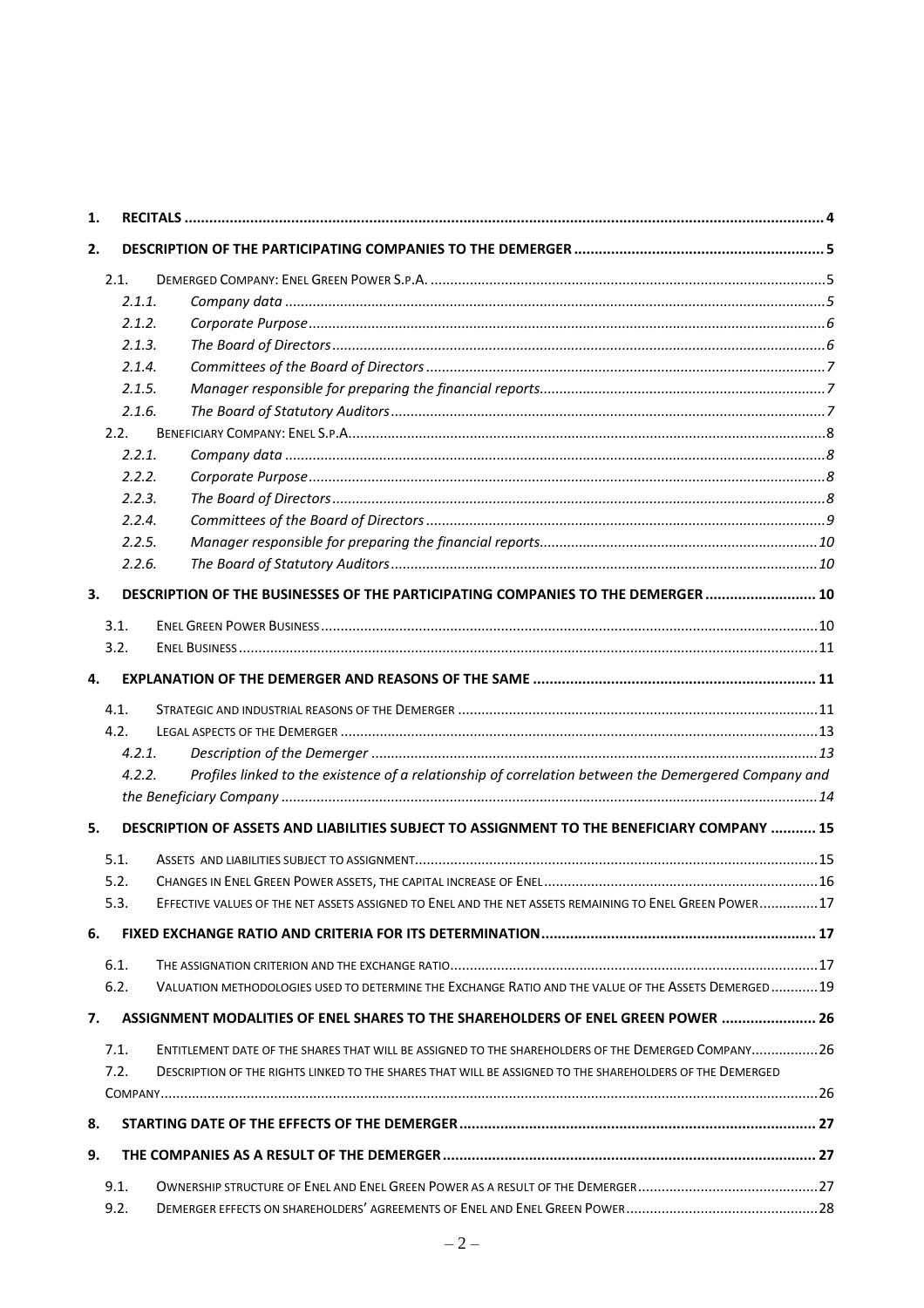| 9.4. |  |
|------|--|
|      |  |
|      |  |
|      |  |
|      |  |
|      |  |
|      |  |
|      |  |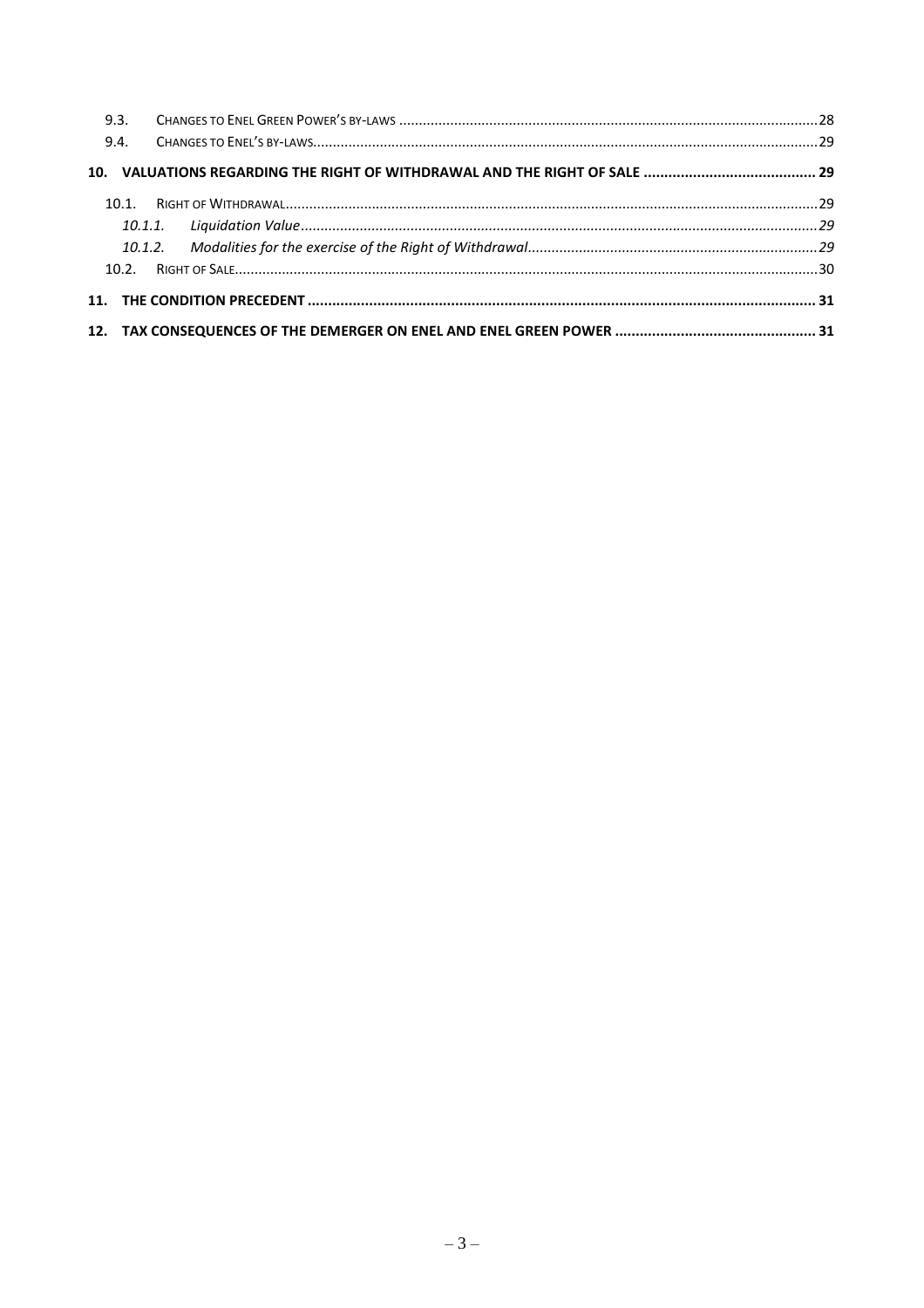# **EXPLANATORY REPORT OF THE BOARD OF DIRECTORS OF ENEL GREEN POWER S.P.A. ON THE PARTIAL NON PROPORTIONAL DEMERGER OF ENEL GREEN POWER S.P.A. IN FAVOR OF ENEL S.P.A.**

Dear Shareholders,

this report illustrates, under the legal and economic point of view, the partial non proportional demerger of Enel Green Power S.p.A. ("**Enel Green Power**" or the "**Demerged Company**") in favor of Enel S.p.A. ("**Enel**" or the "**Beneficiary Company**"), describing the elements that compose the demerger plan approved by the Boards of Directors of Enel Green Power and Enel on November 17th , 2015 ("**Demerger Plan**"), in accordance with the provisions of Articles 2506-*ter* and 2501-*quinquies* of the Italian Civil Code and of Article 70, paragraph 2, of Regulation adopted by Consob resolution no. 11971 of May 14<sup>th</sup>, 1999, as subsequently amended ("**Issuer's Regulation**"), as well as the Scheme no. 1 of the Annex 3A of the Issuer's Regulation.

## <span id="page-3-0"></span>**1. RECITALS**

The transaction described in this report consists in a partial non proportional demerger of Enel Green Power in favor of the parent company Enel, pursuant to Article 2506-*bis*, paragraph 4, of the Italian Civil Code (the "**Demerger**"), that provides for:

- the assignment by Enel Green Power in favor of Enel of the Set of Assets Demerged (as defined and described in detail under Section 5.1. below), essentially represented *(i)* by the totalitarian shareholding held by Enel Green Power in Enel Green Power International B.V., Dutch *holding* Company that holds shareholdings in companies operating in the renewable energy sector in North, Central and South America, Europe, South Africa and India, and *(ii)* assets, liabilities, contracts, legal relationships, related to such shareholding;
- the keeping by Enel Green Power of all the remaining assets different from those the belong to the Set of Assets Demerged (and therefore, essentially, the Italian assets and the remaining limited foreign shareholdings).

On the Date of Effect of the Demerger (as defined in Section [8](#page-26-0) below), the quota of Enel Green Power's share capital corresponding to the Set of Assets Demerged will be exchanged on the basis of the Exchange Ratio indicated in Section 6 below: the Enel shares issued to service the exchange ratio of the Demerger will be assigned to the shareholders of Enel Green Power on the basis the non-proportional assignation criterion indicated under Section 6 below. In light of such non-proportional assignation criterion, all the Enel Green Power shares held by shareholders other than Enel will be exchanged with Enel shares, while Enel will exchange only a portion of its shares held in Enel Green Power; such latter shares will be simultaneously cancelled pursuant the provision under Article 2504-*ter*, paragraph 2, of the Italian Civil Code, as cited in regard to the demerger in Article 2506-*ter*, paragraph 5, of the Italian Civil Code, without proceeding with the assignation of the same shares. As a result, on the Date of Effect of the Merger: *(i)* the Beneficiary Company will increase its share capital in the amount indicated in Section 6 below; *(ii)* all the Enel Green Power shares exchanged with Enel shares will be cancelled, with subsequent reduction of the share capital of the Demerged Company; and *(iii)* Enel will become the sole shareholder of Enel Green Power, while all the other Enel Green Power shareholders will become shareholders of Enel. For more information on the Exchange Ratio and on the non-proportionality of the Demerger please see Sections 4 and 6 below.

The effectiveness of the Demerger is subject to the completion of the corporate activities as well as to the satisfaction of the Condition Precedent (as defined in Section [11\)](#page-30-0), consisting in the circumstance that the liquidation value of Enel Green Power shares in relation to which the Right of Withdrawal and the Right of Sale (as defined in Section **Errore. L'origine riferimento non è stata trovata.** below) are validly exercised oes not exceed Euro 300,000,000 (three hundred millions/00).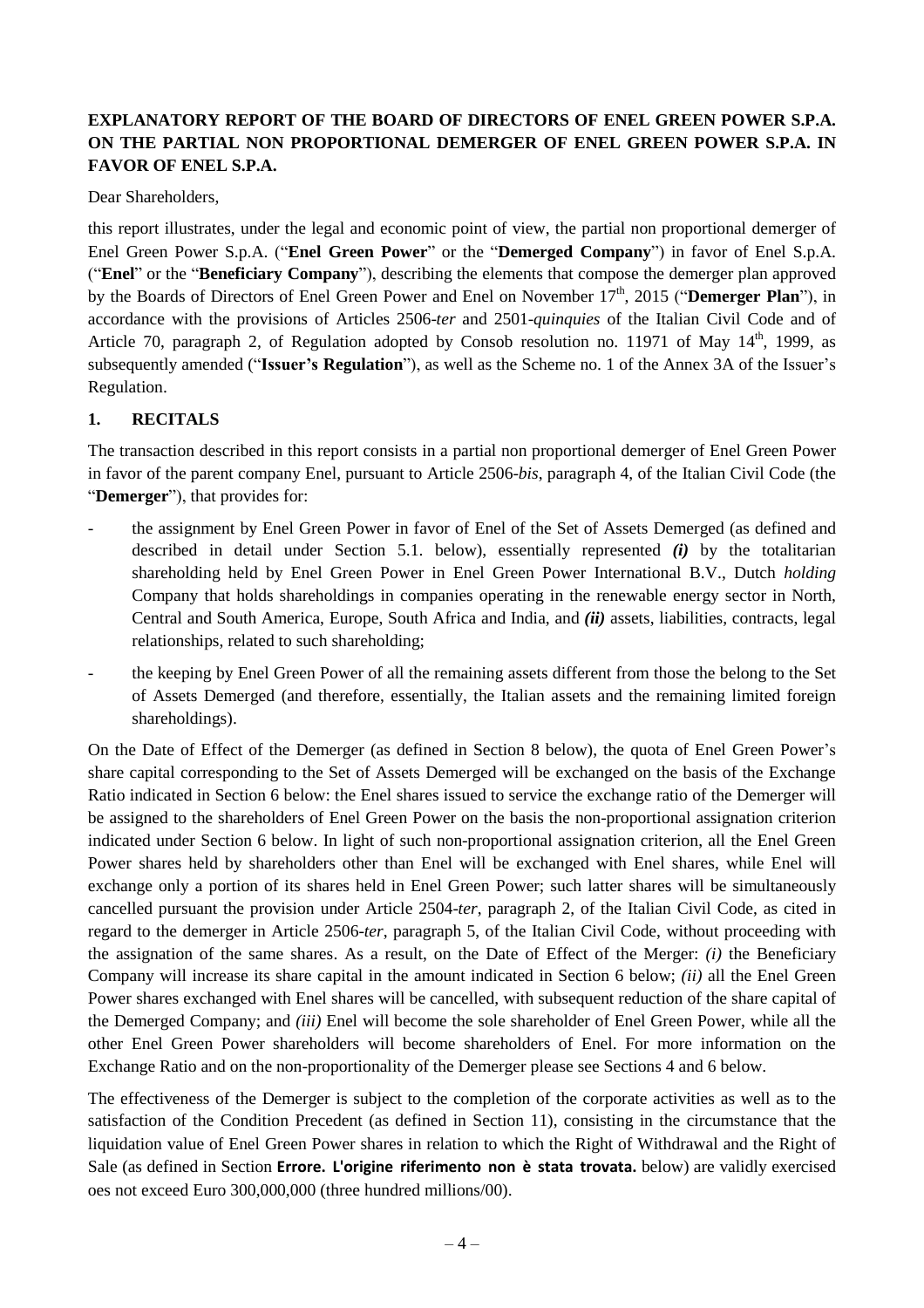The Condition Precedent shall be deemed likewise satisfied - even in case of overtaking of the above mentioned limit - if Enel, within 60 calendar days from the last enrolment with the Companies' Register of Rome of the shareholders' meeting resolutions approving the Demerger pursuant to Article 2502 of the Italian Civil Code, declares its intention to purchase all the shares in relation to which the above-mentioned rights have been exercised.

As widely illustrated below, the transaction is intended to realize a complete integration of the renewable energies sector within the Enel Group.

The two graphs below show the structure of the Enel Group before and after the implementation of the Demerger, assuming that: (a) the current ownership structure of Enel Green Power and Enel does not change until the implementation of the Demerger and (b) none of the shareholders of Enel Green Power exercises the Right of Withdrawal or the Right of Sale.



On the Date of Effect of the Demerger, the Enel Green Power shares will cease to be traded on the "*Mercato Telematico Azionario*" organized and managed by Borsa Italiana S.p.A. ("**MTA**") and on the Spanish electronic trading system (*Sistema de Interconexión Bursátil*, SIBE).

# <span id="page-4-0"></span>**2. DESCRIPTION OF THE PARTICIPATING COMPANIES TO THE DEMERGER**

### <span id="page-4-1"></span>**2.1. Demerged Company: Enel Green Power S.p.A.**

### <span id="page-4-2"></span>*2.1.1. Company data*

Enel Green Power S.p.A., a joint stock company organized and existing under Italian law with shares listed in Italy on MTA and on the Spanish electronic trading system (*Sistema de Interconexión Bursátil*, SIBE), is subject to the direction and coordination activity of Enel pursuant to Article 2497 et seq. of the Italian Civil Code.

Enel Green Power has the registered office in Rome, Viale Regina Margherita, no. 125, tax code and Companies' Register of Rome no. 10236451000, Chamber of Commerce (R.E.A.) of Rome no. 1219253, VAT no. 10236451000. On the date of this report, the share capital of Enel Green Power is equal to Euro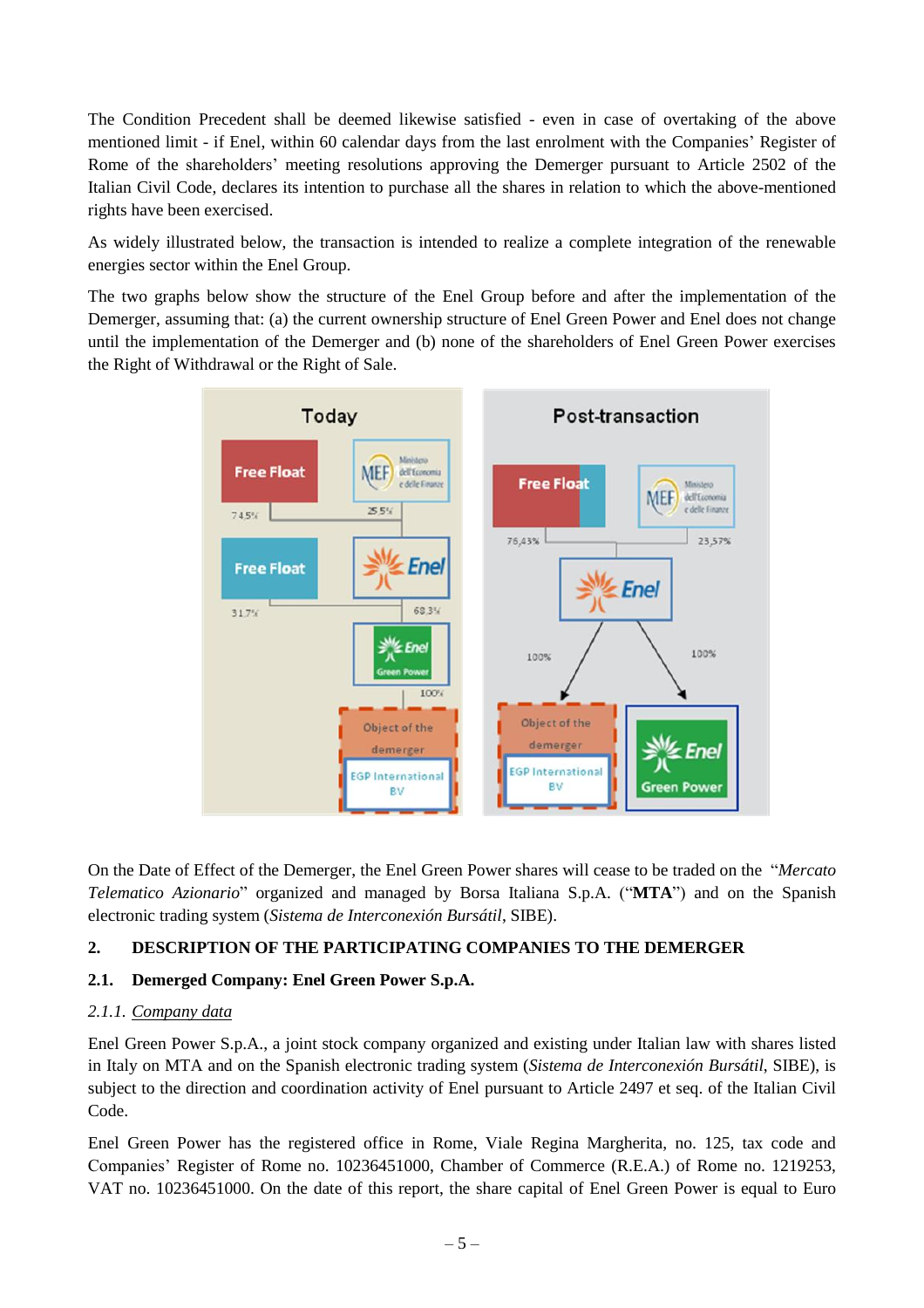1,000,000,000 entirely paid-up, comprised of no. 5,000,000,000 ordinary shares having a nominal value equal to Euro 0.20 each.

# <span id="page-5-0"></span>*2.1.2. Corporate Purpose*

The corporate purpose of Enel Green Power consists of the performance and development of activities of production and sale of electric power generated from renewable sources. To this end, Enel Green Power, directly or indirectly through subsidiaries or affiliates, may operate both in Italy and abroad and carry out any other connected, instrumental, similar, complementary or however useful activity to the pursuit of the company's corporate purpose.

Enel Green Power may, furthermore, carry out research, consultancy and assistance activities in all sectors pertaining to the company's corporate purpose, and any other activity that allows a better utilization and valorization of the assets, resources and competencies employed.

Enel Green Power may also directly carry out, in the interest of the subsidiaries or affiliates, any activity connected with or instrumental to its activities or those of the subsidiaries or affiliates.

In order to pursue its corporate purpose Enel Green Power may, ultimately, carry out all those operations which are necessary or useful in an instrumental function or in any way connected.

## <span id="page-5-1"></span>*2.1.3. The Board of Directors*

The Board of Directors of Enel Green Power currently in office has been appointed by the shareholders' meeting on April 24<sup>th</sup>, 2013 and has been subsequently implemented (i) by the shareholders' meeting on May 8<sup>th</sup>, 2015, through the appointment of three directors, previously co-opted by the Board of Directors in replacement of as many directors who resigned and (ii) by the Board of Director on June 16<sup>th</sup>, 2015, by cooption of a director, replacing another director who resigned in May 2015; the appointment of the latter director will be proposed to the shareholders' meeting in ordinary session, called on January 11<sup>th</sup>, 2016. The Board of Directors will remain in office until the shareholders' meeting called to approve the financial statements for the year ending on December 31<sup>st</sup>, 2015. At the date of this report, the Board of Directors of Enel Green Power is composed by the following members:

| <b>Name</b>                | <b>Office</b>                               |  |  |
|----------------------------|---------------------------------------------|--|--|
| Alberto De Paoli           | Chairman                                    |  |  |
| Francesco Venturini        | Chief Executive Officer and General Manager |  |  |
| Luca Anderlini             | Director <sup>(1)</sup>                     |  |  |
| Carlo Angelici             | Director <sup>(1)</sup>                     |  |  |
| Ludovica Parodi Borgia     | Director                                    |  |  |
| Giovanni Battista Lombardo | Director $^{(1)}$                           |  |  |
| Giovanni Pietro Malagnino  | Director $^{(1)}$                           |  |  |
| Paola Muratorio            | Director $(1)$                              |  |  |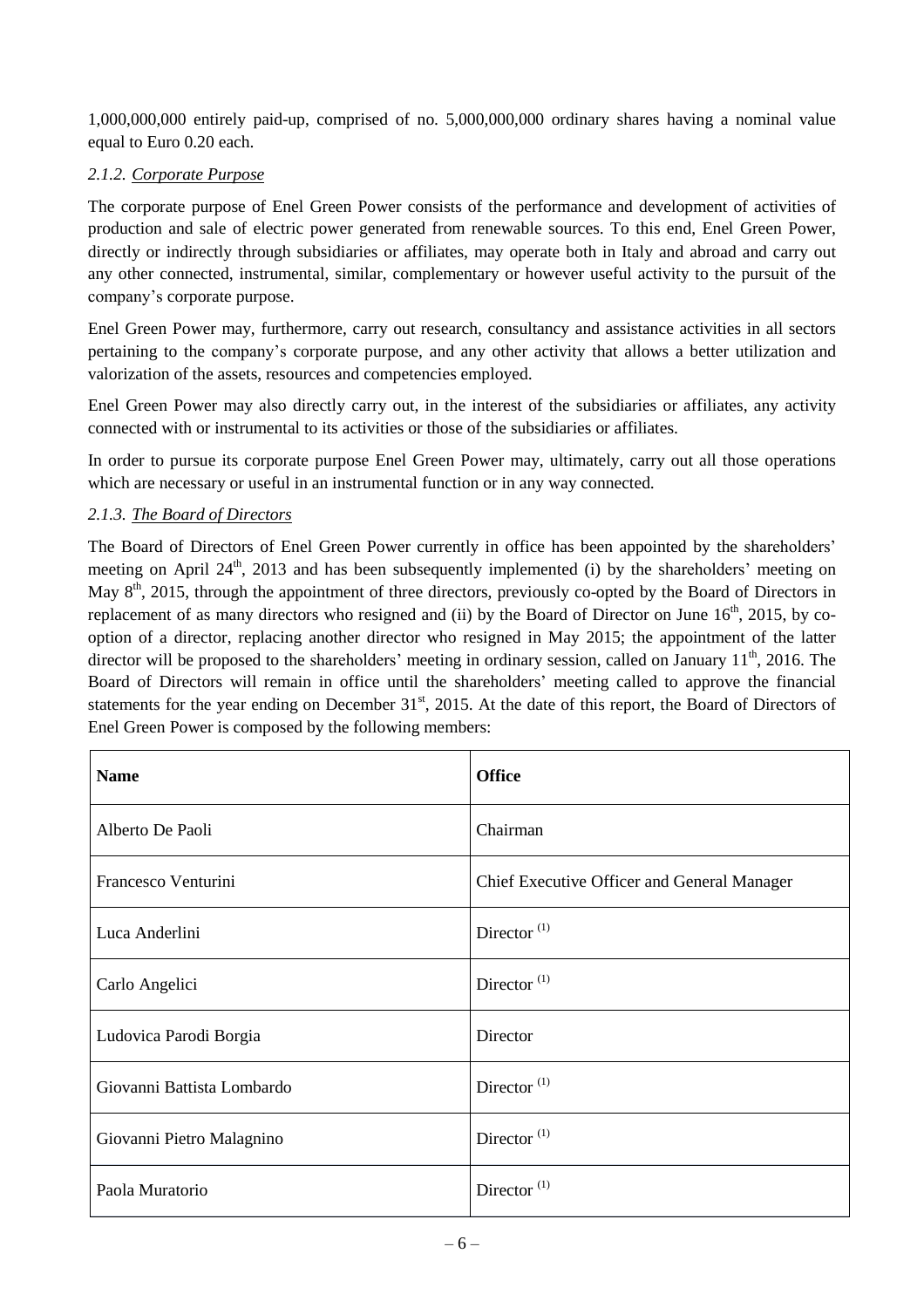| Francesca Romana Napolitano | Director       |
|-----------------------------|----------------|
| Luciana Tarozzi             | Director $(1)$ |

<sup>(1)</sup> Independent director pursuant to Articles 147-ter, paragraph 4, and 148, paragraph 3, of Legislative Decree of February 24<sup>th</sup> 1998, no. 58, and subsequent amendments ("**TUF**"), as well as to Article 3 of the "*Codice di Autodisciplina delle società quotate*" and to Article 37 of the Consob resolution no. 16191, of October 29<sup>th</sup>, 2007 ("Regolamento Mercati").

## <span id="page-6-0"></span>*2.1.4. Committees of the Board of Directors*

The Committees established within the Board of Directors of Enel Green Power are the Control and Risk Committee, the Nomination and Compensation Committee and the Related Parties Committee. In particular:

- the Control and Risk Committee, is composed by three non-executive and independent directors: Giovanni Battista Lombardo (Chairman), Luciana Tarozzi and Giovanni Pietro Malagnino. The committee has the task of supporting the valuations and the decisions of the Board of Directors regarding the internal control and risk management system, as well as those regarding the approval of the periodical financial reports by carrying out preparatory work for the purpose of making proposal and providing advice.
- the Nomination and Compensation Committee, is composed by three non-executive and independent directors: Carlo Angelici (Chairman), Luca Anderlini and Paola Muratorio. The committee has the task of assisting the Board of Directors in the valuations and decisions relating to the size and composition of the Board itself, as well as expressing proposals concerning the remuneration policy of the Directors and the Executives with strategic responsibilities by carrying out preparatory work for the purpose of making proposal and providing advice. The Committee, within its functions also evaluates, proposes to the Board of Directors and supervises the implementation of the incentives systems for the management, including any share-based remuneration plan.
- the Related Parties Committee is composed of three non-executive and independent directors: Carlo Angelici (Chairman), Luca Anderlini and Giovanni Pietro Malagnino. The committee is entrusted with the tasks provided by the relevant Consob Regulation and by Enel Green Power procedure for transaction with related parties, with particular regard to the issue of a reasoned opinion about each relevant related parties transaction for the purpose of such procedure.

### <span id="page-6-1"></span>*2.1.5. Manager responsible for preparing the financial reports*

The functions of Manager responsible for preparing the corporate financial reports of Enel Green Power were held by the Head of the "*Administration, Finance and Control*" of Enel Green Power, Giulio Antonio Carone.

### <span id="page-6-2"></span>*2.1.6. The Board of Statutory Auditors*

The Board of Statutory Auditors of Enel Green Power, appointed by the shareholders' meeting of May 13<sup>th</sup>, 2014, will remain in office until the date of the shareholders' meeting called to approve the financial statements for the year ending on December 31<sup>st</sup>, 2016. At the date of the current report, the Board of Statutory Auditors is composed of the following members:

| <b>Name</b>    | <b>Office</b> |
|----------------|---------------|
| Franco Fontana | Chairman      |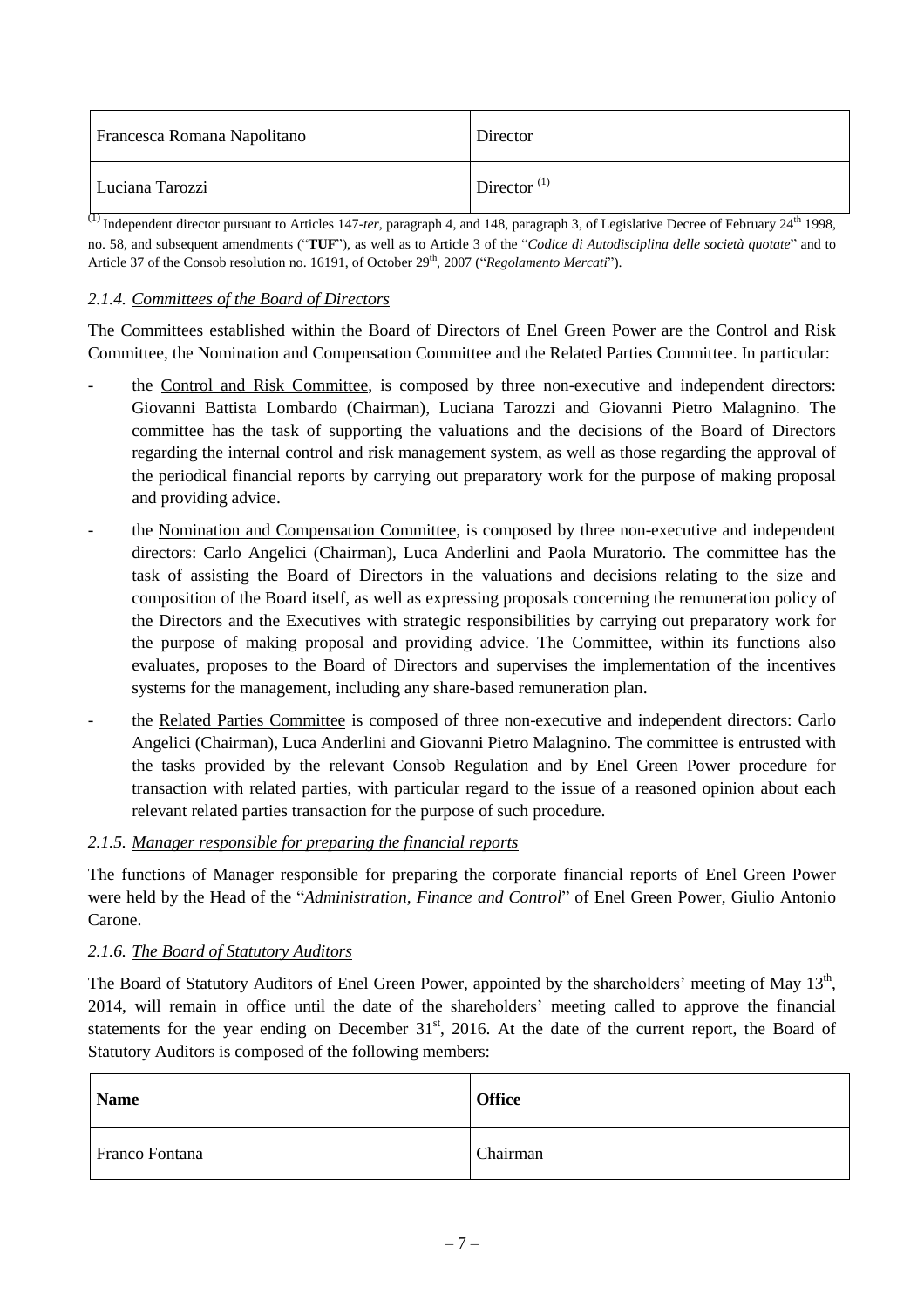| Maria Rosaria Leccese | <b>Standing Statutory Auditor</b>   |  |
|-----------------------|-------------------------------------|--|
| Giuseppe Ascoli       | <b>Standing Statutory Auditor</b>   |  |
| Anna Rosa Adiutori    | <b>Substitute Statutory Auditor</b> |  |
| Pietro La China       | <b>Substitute Statutory Auditor</b> |  |
| Alessio Temperini     | <b>Substitute Statutory Auditor</b> |  |

## <span id="page-7-0"></span>**2.2. Beneficiary Company: Enel S.p.A.**

### <span id="page-7-1"></span>*2.2.1. Company data*

Enel S.p.A., a joint stock company organized and existing under Italian law, whose shares are listed on the MTA, with registered office in Rome, Viale Regina Margherita 137, tax code and Companies' Register of Rome no. 00811720580, Chamber of Commerce (R.E.A.) no. 756032, VAT no. 00934061003. On the date of this report, the share capital of Enel is equal to Euro 9,403,357,795 entirely paid-up, comprised of no. 9,403,357,795 ordinary shares having a nominal value equal to Euro 1.00 each.

### <span id="page-7-2"></span>*2.2.2. Corporate Purpose*

Enel has as its corporate purpose the acquisition and the management of shareholdings and interests in Italian or foreign companies and enterprises, as well as the performance, in favor of its subsidiary companies and enterprises, of strategic guidance and coordination functions with regard to their industrial organization and business activities in which they engage.

Enel, through subsidiaries or otherwise affiliates operates especially: a) in the electricity industry, including the activities of production, importation and exportation, distribution and sale, as well as transmission within the limits of legislation in force; b) in the energy industry in general, including fuels, and in the water sector, as well as in the field of environmental protection; c) in the communications, telematics and informationtechnology industries and those of multimedia and interactive services; d) in the network-based sectors (electricity, water, gas, district heating, telecommunications) or those which, in any case, provide urban services locally; e) in other sectors in any way related or to connected with the activities carried out in the sectors mentioned above, that allow the facilities, resources and expertise employed in the sectors mentioned above to be enhanced and better utilized and that allow the profitable use of the goods produced and the services provided in the sectors mentioned above; f) in the carrying out activities involving systems and installations design, construction, maintenance and management; the production and sale of equipment; research, consulting and assistance; as well as the acquisition, sale, marketing and trading of goods and services, all activities connected with the sectors mentioned above under a), b), c), d).

Enel may also directly carry out, in the interest of its affiliates or subsidiaries, any activity that are connected or instrumental related to its activity or those of its affiliates or subsidiaries. Moreover, for the performance of its corporate purpose, Enel may also carried out all the transactions that results instrumentally necessary or useful or at any rate related.

### <span id="page-7-3"></span>*2.2.3. The Board of Directors*

The Board of Directors of Enel, appointed by the shareholders' meeting on May 22<sup>th</sup>, 2014, and subsequently amended by the shareholders' meeting on May  $28<sup>th</sup>$ , 2015, by the appointment of a new director to replace a director who previously resigned, will remain in office until the date of the shareholders' meeting called to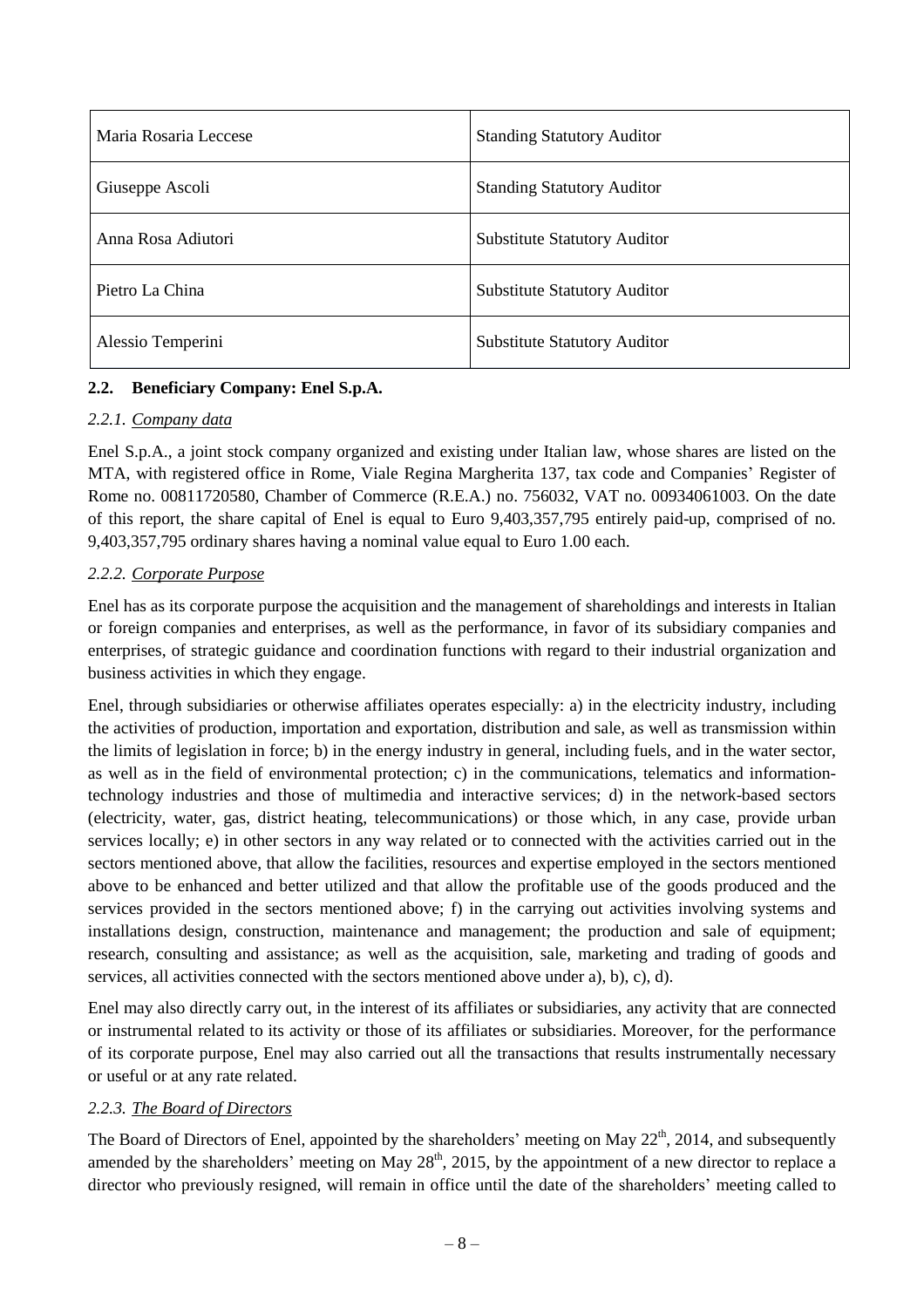approve the financial statements for the year ended on December 31<sup>st</sup>, 2016. On the date of this report, the Board of Directors of Enel is composed by the following members :

| <b>Name</b>           | <b>Office</b>                               |  |  |
|-----------------------|---------------------------------------------|--|--|
| Maria Patrizia Grieco | Chairman $(1)$                              |  |  |
| Francesco Starace     | Chief Executive Officer and General Manager |  |  |
| Alfredo Antoniozzi    | Director <sup>(2)</sup>                     |  |  |
| Alessandro Banchi     | Director <sup><math>(2)</math></sup>        |  |  |
| Alberto Bianchi       | Director <sup>(2)</sup>                     |  |  |
| Paola Girdinio        | Director $^{(2)}$                           |  |  |
| Alberto Pera          | Director <sup><math>(2)</math></sup>        |  |  |
| Anna Chiara Svelto    | Director <sup><math>(2)</math></sup>        |  |  |
| Angelo Taraborrelli   | Director <sup><math>(2)</math></sup>        |  |  |

(1) Independent director pursuant to Articles 147-*ter*, paragraph 4, and 148, paragraph 3, of the TUF.

(2) Independent director pursuant to Articles 147-*ter*, paragraph 4, and 148, paragraph 3, of the TUF, as well as Article 3 of the "*Codice di Autodisciplina delle società quotate*".

### <span id="page-8-0"></span>*2.2.4. Committees of the Board of Directors*

The Committees established within the Board of Directors of Enel are the Control and Risk Committee, the Nomination and Compensation Committee, the Related Parties Committee and the Corporate Governance Committee.

In particular:

- the Control and Risk Committee is composed by four independent directors: Angelo Taraborrelli (Chairman), Paola Girdinio, Alberto Pera and Anna Chiara Svelto. The Committee has the task of supporting the valuations and the decisions of the Board of Directors of Enel regarding the internal control and risk management system, as well as those regarding the approval of the periodical financial reports, by carrying out preparatory work for the purpose of making proposal and providing advice.
	- the Nomination and Compensation Committee is composed by four independent directors: Alessandro Banchi (Chairman), Paola Girdinio, Alberto Pera and Anna Chiara Svelto. The committee has the task of assisting the Board of Directors of Enel in the valuations and decisions relating to the size and the composition of the Board itself, as well as to the remuneration policy of Directors and Executives with strategic responsibilities by carrying out preparatory work for the purpose of making proposal and providing advice. The Committee, within its functions, devises, proposes to the Board of Directors and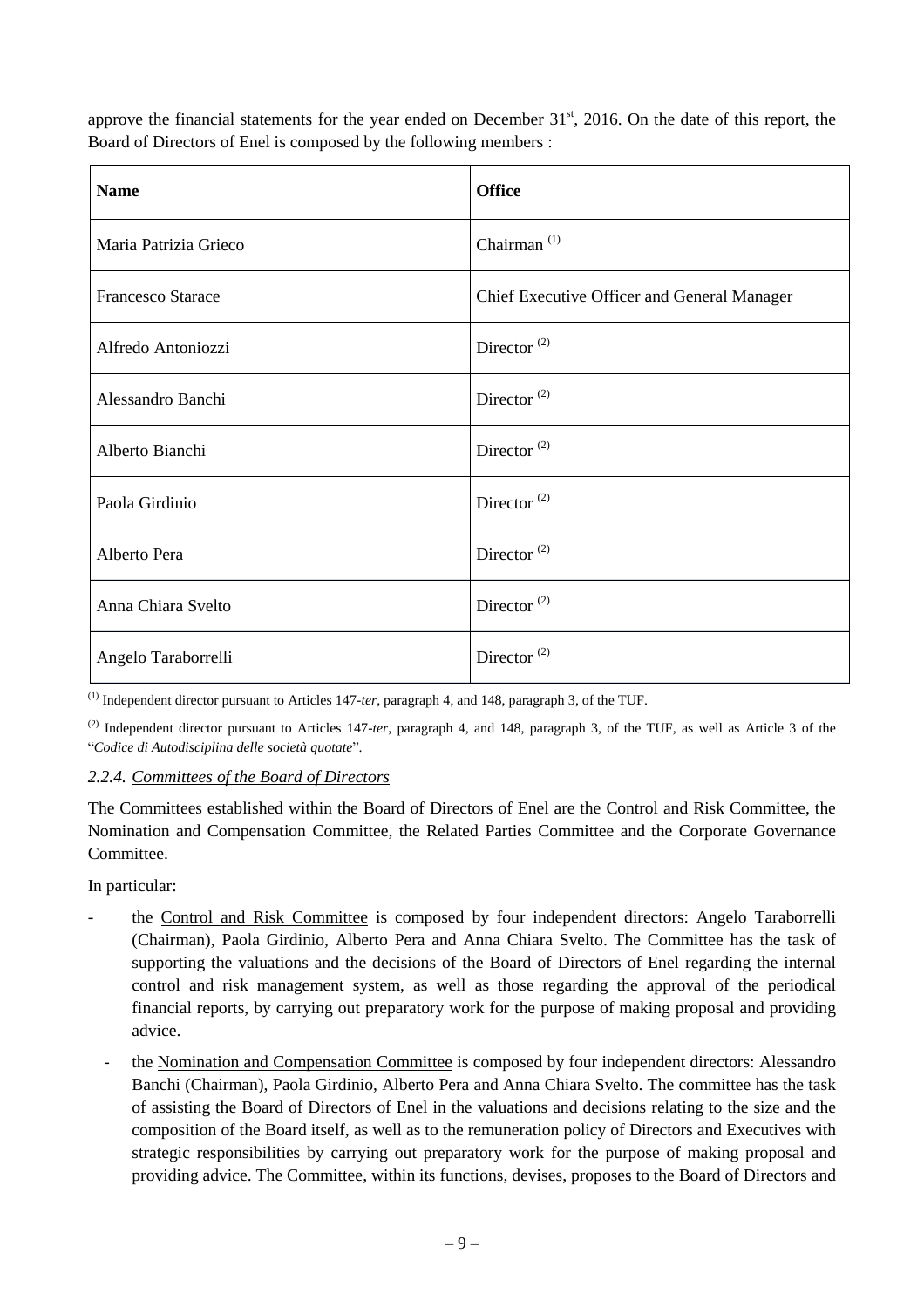supervises the implementation of the incentive systems for the management, including any for sharebased remuneration plan.

- the Related Parties Committee is composed by four independent directors: Alberto Bianchi (Chairman), Alfredo Antoniozzi, Alessandro Banchi and Angelo Taraborrelli. The Committee is entrusted with the tasks provided by the relevant Consob regulation and by Enel procedure for transactions with related parties, with particular regard to the issue of a reasoned opinion about each related parties transaction relevant for the purpose of such procedure.
- the Corporate Governance Committee is composed by three directors: Maria Patrizia Grieco (Chairman), Alfredo Antoniozzi and Alberto Bianchi. The committee has the task of assisting the Board of Directors of Enel in the valuations and decisions relating to the corporate governance of Enel and the Group and to corporate governance social responsibility, by carrying out preparatory work for the purpose of making proposal and providing advice.

### <span id="page-9-0"></span>*2.2.5. Manager responsible for preparing the financial reports*

The functions of Manager responsible for preparing the corporate financial reports of Enel were held by the Head of the "Administration, Finance and Control" of Enel, Alberto De Paoli.

### <span id="page-9-1"></span>*2.2.6. The Board of Statutory Auditors*

The Board of Statutory Auditors, appointed by the ordinary shareholders' meeting of April 30<sup>th</sup>, 2015, will remain in office until the date of the shareholders' meeting called to approve the financial statements for the year ending on December 31<sup>st</sup>, 2015. At the date of this report, the Board of Statutory Auditors of Enel is composed by the following members:

| <b>Name</b>       | <b>Office</b>                       |  |  |
|-------------------|-------------------------------------|--|--|
| Sergio Duca       | Chairman                            |  |  |
| Lidia D'Alessio   | <b>Standing Statutory Auditor</b>   |  |  |
| Gennaro Mariconda | <b>Standing Statutory Auditor</b>   |  |  |
| Giulia De Martino | <b>Substitute Statutory Auditor</b> |  |  |
| Pierpaolo Singer  | <b>Substitute Statutory Auditor</b> |  |  |
| Franco Tutino     | <b>Substitute Statutory Auditor</b> |  |  |

# <span id="page-9-2"></span>**3. DESCRIPTION OF THE BUSINESSES OF THE PARTICIPATING COMPANIES TO THE DEMERGER**

#### <span id="page-9-3"></span>**3.1. Enel Green Power Business**

Enel Green Power is the company of the Enel Group entirely dedicated to the development and management of the activities relating to the energy generation from renewable sources at the international level, active in Europe, in the Americas, in Africa and in Asia.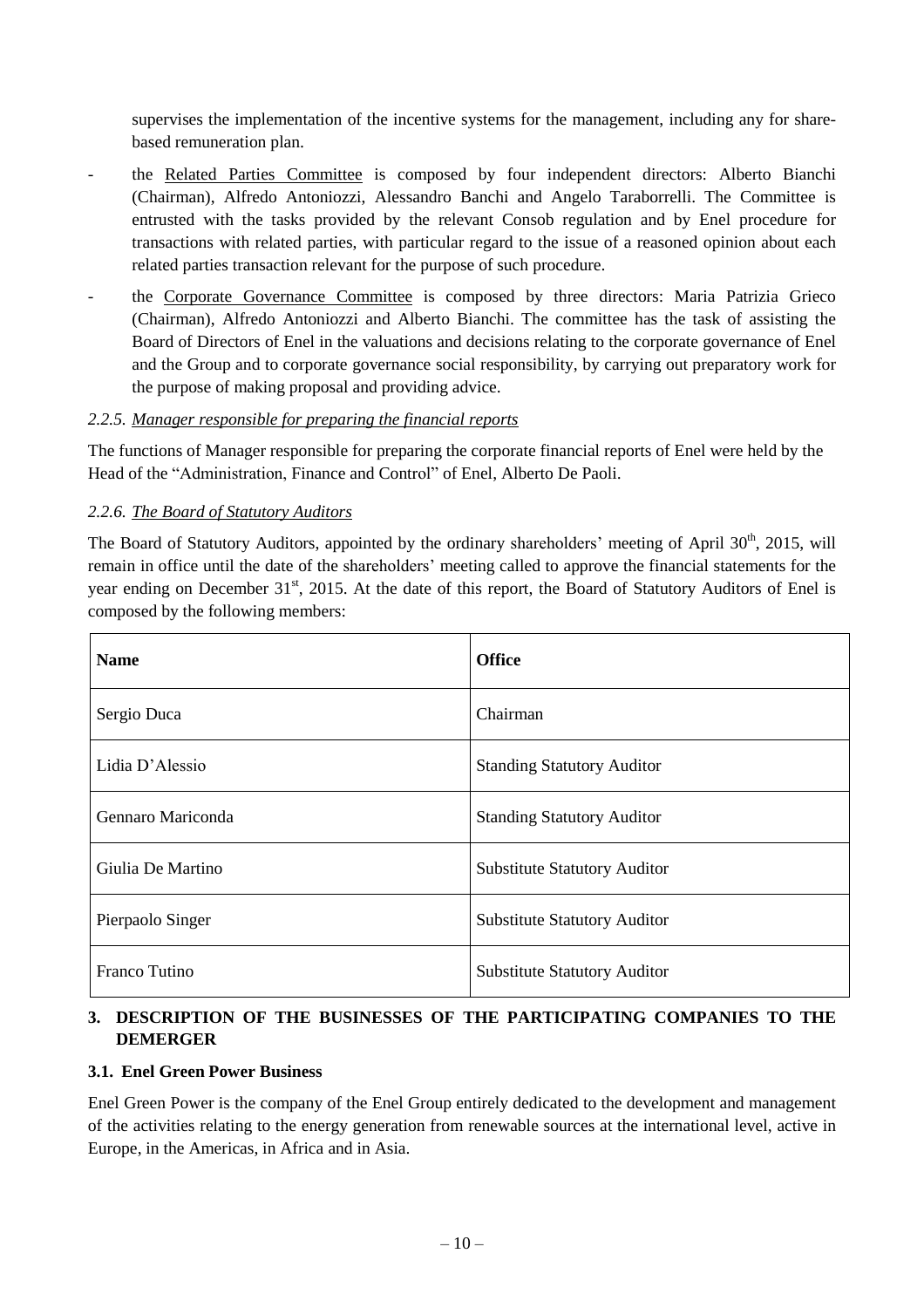In particular, as at September 30<sup>th</sup>, 2015, Enel Green Power operates with 761 plants located in Europe, America, Africa and in Asia having an installed capacity of 10.6 GW, divided between wind, solar, geothermal, hydroelectric and biomass.

## <span id="page-10-0"></span>**3.2. Enel Business**

Enel works through its subsidiaries or otherwise affiliates, in particular in the energy sector, carrying out, in its role of holding company, several activities directly or indirectly related to such sector.

As at September  $30<sup>th</sup>$ , 2015, the Enel Group works in over 30 Countries, in 4 continents, has generating plants (thermoelectric, hydroelectric, nuclear, geothermal, wind, solar and other renewable sources) with a net installed capacity of about 89 GW, and distributes electricity and gas on a network of approximately 1.9 million kilometers.

With 61 million worldwide users, Enel records the widest customer base in respect of its European competitors and is located among the main electricity companies in Europe, in terms of both installed capacity and reported EBITDA.

# <span id="page-10-1"></span>**4. EXPLANATION OF THE DEMERGER AND REASONS OF THE SAME**

# <span id="page-10-2"></span>**4.1. Strategic and industrial reasons of the Demerger**

Several phenomena are deeply changing the energy paradigm at the worldwide level: increase of electric request driven by the economic growth and the urbanization process in the emerging Countries, high volatility of the commodities prices, growing competitiveness of the renewable sources, development of new technologies, energy efficiency, greater attention and sensitivity to the environmental issues.

In this "world" the renewable energy's sector has assumed a more significant role, in light of the growing competitiveness of less mature technologies - wind and solar - triggered by the rapid technological progress, as well as of the contribution offered to the energy model in terms of environmental sustainability.

In order to pursue the opportunities offered by the renewable energy business, the big utilities incorporated companies completely dedicated to the development and management of renewable energy plants. In this framework, in 2008 Enel incorporated Enel Green Power, a corporate vehicle within which all the activities for the production of renewable energy have been concentrated, and listing such company on the Stock Exchange in 2010.

During the last years, many signs of change of that energy model have shown, initially triggered by the rapid large-scale development of renewable energy sources, with the consequent issues related to the necessity to adapt the networks. Also other circumstances have occurred, such as, among others, distributed production, energy efficiency, electric cars and the energy storage, which are more and more leading to a radical transformation of consumers' behaviors, that are progressively more active both as energy "producers" and as "managers" of their electric request. In addition to the above, there is a need to develop new technologies that allow the electrical system to evolve towards a pattern which better integrates the conventional production's sources and therefore programmable, and the renewable ones, sector that continues to be characterized by a globally high rate growth.

Such growth becomes evident mainly in two manners. On the one hand, in the context of the emerging markets (characterized by economic growth and a broad process of urbanization) renewables represent the fastest answer to the increase of electric energy request. On the other hand, also in the context of the mature markets there are opportunities for the development of renewables, supported by a process of gradual dismantling of conventional production capacity (which, for example, related to the coal plants) and the replacement with new renewable capacity, mainly from wind and solar sources, characterized by a rapid activation, contained risks of execution and competitive costs.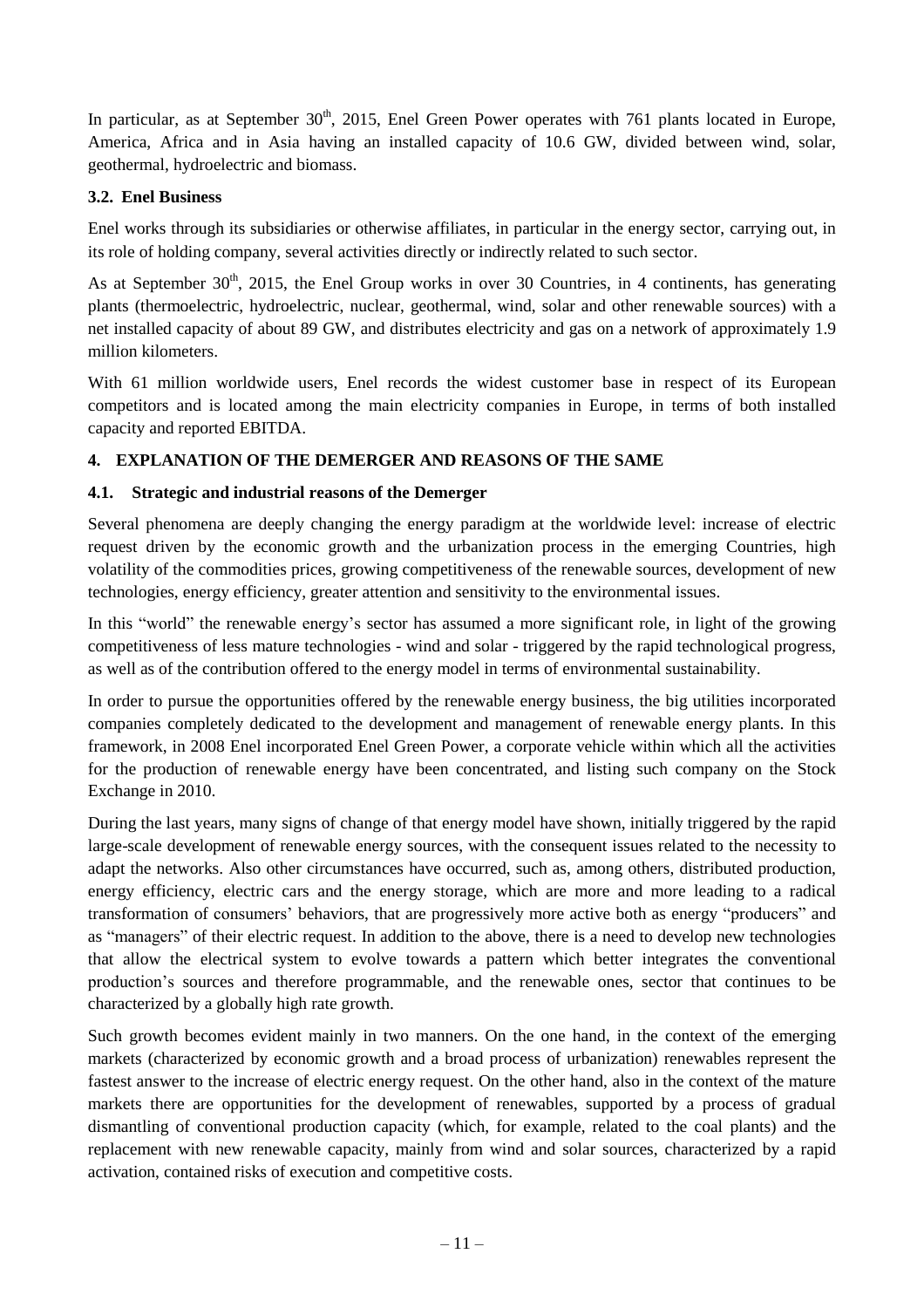The increasing need to integrate the renewables and the traditional sources, the distribution systems and the market ("single integrated system"), is leading to a rapid modernization of the electricity network, through the digitalization and "smart meters", transforming the energy utilities as Enel from mere producers and distributors of energy to suppliers of services and system optimizers. This circumstance is leading to new business opportunities that the utilities will be ready to pursue only if they become global and integrated operators in the electrical system.

In this context, Enel Group is well positioned along the guidelines of the new model, being one of the few global operators in the relevant sector, one of the most diversified in terms of technology and having more than 60 million customers. Moreover, the Group is able to pursue the many opportunities of global growth, leveraging its high geographical diversification. In fact, the Group is present in all the geographic areas with significant growth prospects, at last in order of time the Asian continent, where the Group recently established a base with the entrance in the Indian renewables market.

In the last years, Enel Green Power achieved important operational and economic-financial results, reaching its growth and internationalization targets. In fact, from the listing date up to now, there has been a growth of 82.7% of installed renewable capacity, from 5.8GW to the current 10.6GW, and of 38% of EBITDA, from Euro 1.3 billion in 2010 (8% of Group's EBITDA) to Euro 1.8 billion expected in 2015 (12% of Group's EBITDA), followed by an international presence (expressed in percentage compared to the installed capacity) which increased from 54% in 2010 to the current approximately 70%.

In light of the substantial market opportunities and in line with the increasing focus on renewable energies, it is expected an increase of the investments in development of renewable energies for the next time span of plan, that should be around at the 50% of growth investments of the Enel Group.

The process of full integration of the renewable business is, therefore, consistent with the development strategy of the Enel Group and presents significant reasons, not only strategic (as said above), but also industrial and financial, offering opportunities in order to create value.

The industrial reasons follow, therefore, two main guidelines: the growth and the integration strictly speaking.

The first macro-guideline would permit a greater creation of value for the Group through the possible further investment acceleration and the implementation of the strategy of the Active Portfolio Management. In a context in which the capabilities demonstrated by Enel Green Power, both in the field of the development of plans, and in terms of their realization, exceed its investment capacity in a "stand-alone" view (to preserve the financial strength of the company) and in light of the financial capacity of the Enel Group, the full integration between Enel and Enel Green Power would allow the latter to accomplish additional growth plans in the business of renewables, not sustainable in the current structure. The investments acceleration would be realized in a possible greater allocation of capital to Enel Green Power of Euro 1.3 billion between 2018 and 2019, that would be used in development projects in emerging Countries.

The second macro-guideline of creation of value is the integration strictly speaking, which involved the creation of operational and management synergies, achievable through: the ability to pool together the business skills of both companies, with consequent cost efficiency; the possibility to jointly manage different production chains, with consequent risk reduction; the opportunity to take advantage of the Group's financial strength.

Another area of possible efficiency / optimization would be the reduction of the "merchant" risk in the Countries / markets in which both Enel and Enel Green Power are present, essentially linked to a vertical integration and consequent centralized management of the coverage of the volume production and of the related risk, and the optimization of the integrated maintenance plan of the renewable and conventional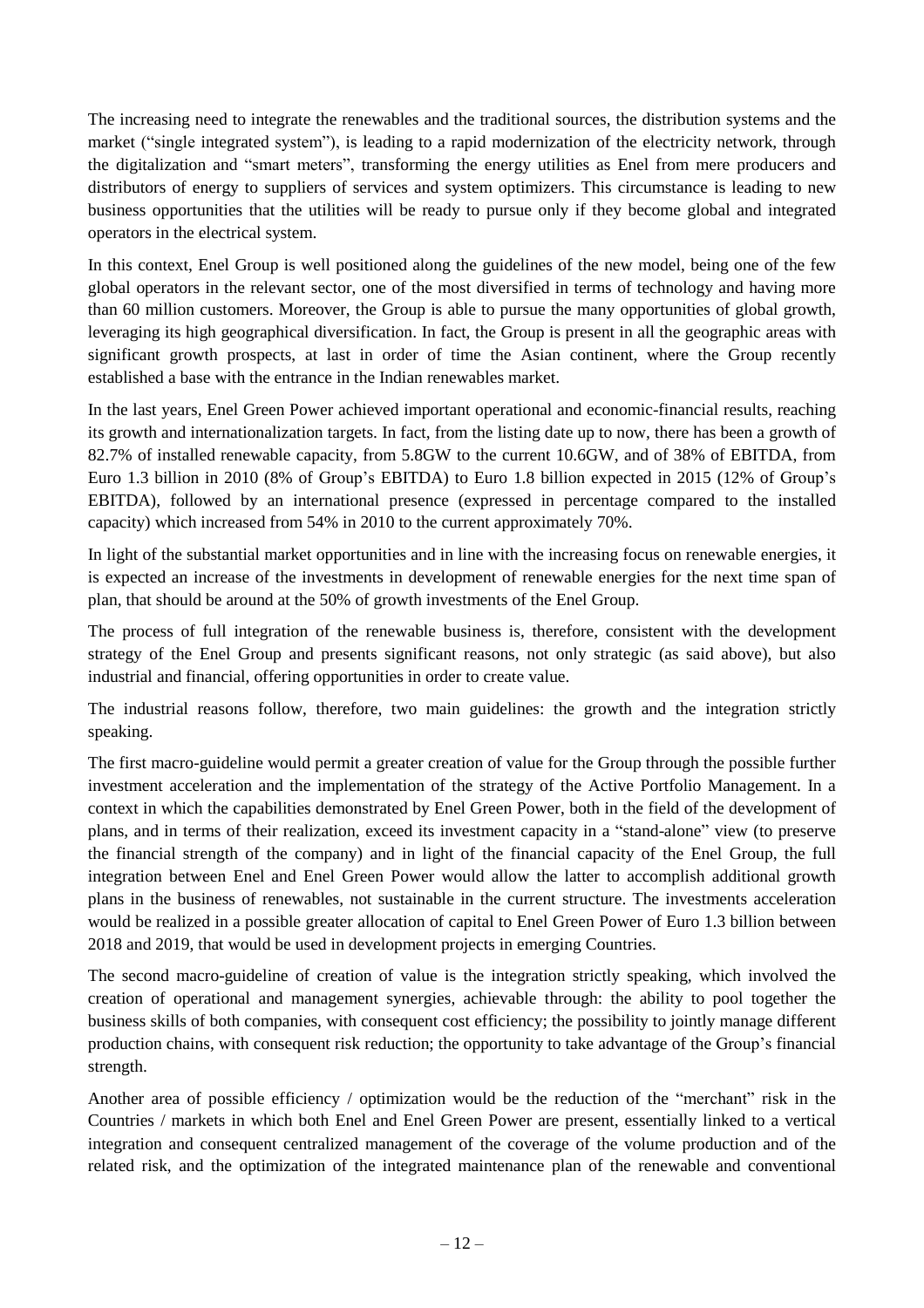plants and a greater commercial competitiveness guaranteed by the synergic management of renewable assets with the conventional ones.

In the Enel Green Power's view, the Demerger will allow the Demerged Company to benefit of a reduction of costs and expenses (both in terms of management and in operational terms), as well as greater organizational and managerial flexibility, also as a result of the loss of the status of listed company. In particular, Enel Green Power will start a process of simplification of the governance in line with the objective of major focus on domestic business of renewable energies and subsequent minor complexity – and, so, more speed and dynamism – in the decision-making process, as well as exercise of the strategic, managerial and technical-operational control. Similarly, the rationalization of the functions and of the processes will allow, in any case, the structures and the functions of Enel Green Power to maintain its own high specialization (both in the production and market), in an harmonic manner and without operational discontinuity. On the other hand, the separation of the international business will allow Enel Green Power to concentrate the economic and financial resources of its core business in Italy.

### <span id="page-12-0"></span>**4.2. Legal aspects of the Demerger**

#### <span id="page-12-1"></span>*4.2.1. Description of the Demerger*

In order to achieve the industrial purposes above-mentioned, the Boards of Directors of Enel Green Power and Enel held on November 17<sup>th</sup>, 2015, approved, pursuant to Article 2506-*bis* and Article 2506-ter of the Italian Civil Code, the Demerger Plan, that, as said, provides for the partial non-proportional Demerger of Enel Green Power in favor of its parent company Enel. The Demerger Plan has been drafted on the basis of the balance sheets of the participating company to the Demerger as at September  $30<sup>th</sup>$ ,  $2015$ , drafted and approved – pursuant to and in accordance with Article 2501-*quater* of the Italian Civil Code, cited by Article 2506-*ter*, paragraph 1 with respect to the demerger, of the Italian Civil Code – by the same Board of Directors of Enel Green Power and Enel that have approved the Demerger Plan.

In connection with the foregoing, it should be noted that, for the purposes of determining the Exchange Ratio and the criterion of non-proportional assignation of shares in exchange (as further described in the following Section 6), the participating companies to the Demerger have recourse to primary independent financial advisors and of proven professional competence, and in particular:

- for Enel Green Power, Barclays and Mediobanca; and
- for Enel, Credit Suisse and JP Morgan.

The Demerger Plan, for both the participating companies to the Demerger, will be filed for the enrollment with the Companies' Register of Rome pursuant to article 2501-*ter*, paragraph 3, of the Italian Civil Code, cited by Article 2506-*bis*, paragraph 5, of the Italian Civil Code.

The Demerger Plan, the balance sheets drafted pursuant to art. 2501-*quater* of the Italian Civil Code, this report and the report of the Boards of Directors of Enel drafted pursuant to art. 2501-*quinquies* of the Italian Civil Code, the expert's report drafted pursuant to article 2501-*sexies* of the Italian Civil Code, as well as the financial statements for the three years 2014, 2013 and 2012 of both participating companies to the Demerger, will be filed, by Enel Green Power and Enel, at least thirty days prior the extraordinary Shareholders' Meetings of Enel Green Power and Enel called to approve the Demerger, at their respective registered offices, in the same terms, and published on the websites www.enelgreenpower.com and www.enel.com, in accordance with article 2501-*septies* of the Italian Civil Code cited in article 2506-*ter*, paragraph 5, of the Italian Civil Code, as well as on the authorized storage mechanism called "NIS-Storage" [\(www.emarketstorage.com\)](http://www.emarketstorage.com/). Moreover, in accordance with the provisions of art. 2506-*ter*, paragraph 2, of the Italian Civil Code, an appraisal/estimate report on the Set of Assets Demerged will be drafted by an independent expert, that will be filed with the companies register of Rome and/or published through filing at the registered offices of Enel Green Power and Enel, as well as on the websites www.enelgreenpower.com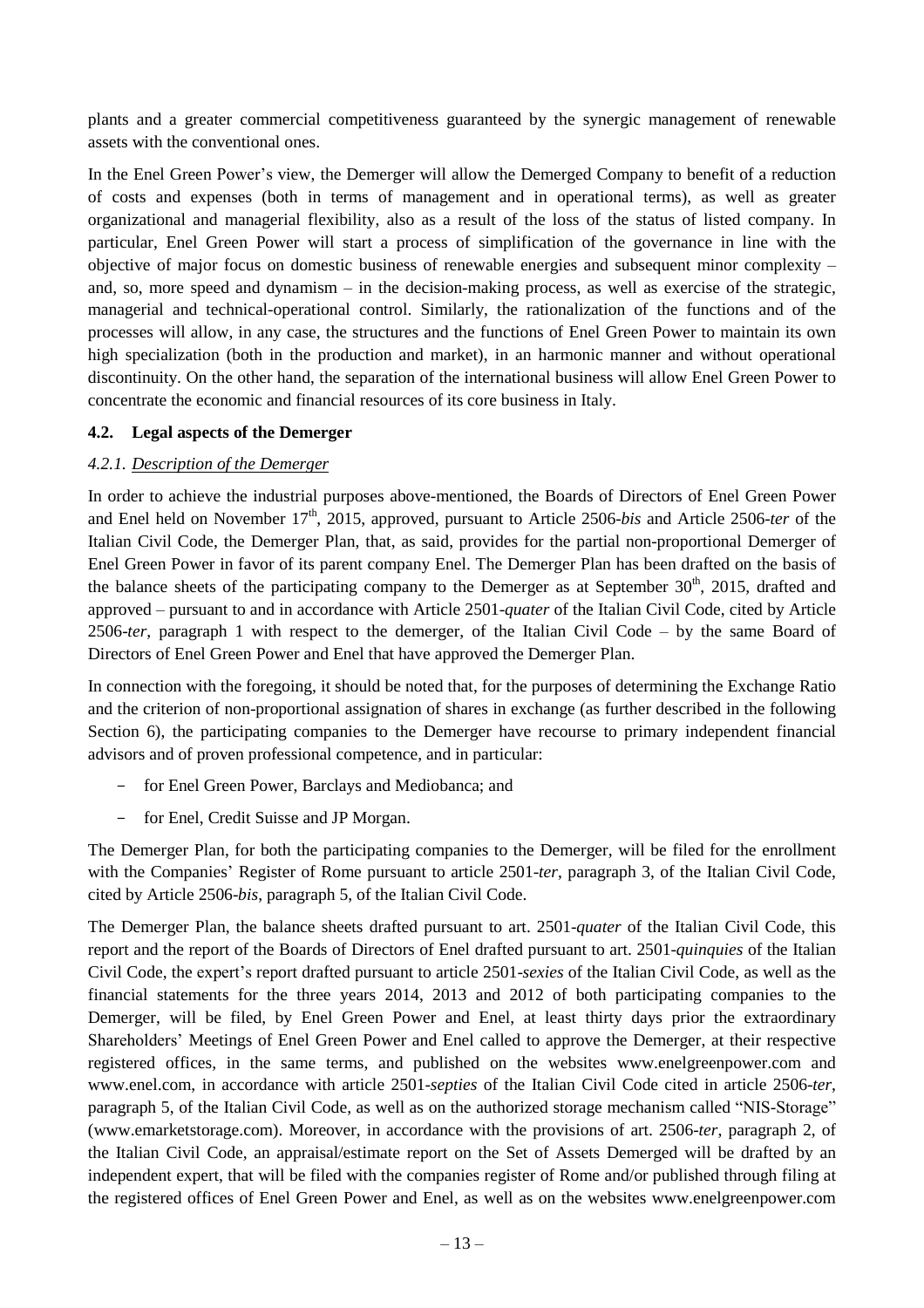and www.enel.com during the 30 days preceding the Shareholders' Meetings of Enel Green Power and Enel called to approve this Demerger Plan and, lastly, filed with the authorized storage mechanism called "NIS-Storage" (www.emarketstorage.com).

Enel Green Power and Enel will also draft an information document pursuant to Article 70, paragraph 6, of the Issuer's Regulation, that will be made available at least fifteen days before the extraordinary Shareholders' Meetings of Enel Green Power and Enel called to approve the Demerger, pursuant the same modalities indicated above.

Under Article 57, paragraph 1, lett. a) of the Issuer's Regulation, it is not provided the publication of the listing prospectus in relation to the Demerger because, as specified in the following Section 5.2, the number of Enel shares issued to service the exchange ratio of the Demerger represents less than the 10% of the value of Enel shares issued in the last 12 months.

The aforementioned extraordinary Shareholders' Meetings of Enel Green Power and Enel, called to approve the Demerger, are called on January  $11<sup>th</sup>$ , 2016, on single call.

From the date of registration of the relevant resolutions with the Register of Companies of Rome will start (i) sixty days within which the creditors of the two companies will be able to oppose an objection to the Demerger pursuant to Article 2503 of the Italian Civil Code, as cited in Article 2506-*ter*, paragraph 5, of the Italian Civil Code and (ii) fifteen days within the shareholders of Enel Green Power, that will not concur to the approval of the Demerger, will may exercise the Right of Withdrawal and/or the Right of Sale (as described in the following Section 10).

Under Article 47 of Law no. 428/1990 and subsequent amendments and integrations, Enel Green Power and Enel will carry out the procedure of trade union information and consultation in relation to the Demerger.

Following the completion of the above activities will be drawn up the deed of Demerger.

As a result of the Demerger, the shares of Enel Green Power will cease to be traded on the MTA, as well as on the Spanish electronic trading system (Sistema de Interconexiòn Bursàtil, SIBE).

## <span id="page-13-0"></span>*4.2.2. Profiles linked to the existence of a relationship of correlation between the Demergered Company and the Beneficiary Company*

Pursuant to the regulation adopted by Consob resolution no. 17221 of March  $12^{th}$ , 2010 and amended with resolution no. 17389 of June 23<sup>rd</sup>, 2010 (the "**RPT Regulation**"), and to the procedure for related party transactions, approved by the Board of Directors of Enel Green Power on December 1st, 2010, and subsequently amended lastly on February 3<sup>rd</sup>, 2014 (the "**RPT Procedure**"), the Demerger constitutes for Enel Green Power a transaction of major importance with related party. In fact, Enel exercises a control on Enel Green Power pursuant to Article 2359 paragraph 1, no. 1 of the Italian Civil Code and Article 93 of the TUF. In light of the foregoing, the Board of Directors of Enel Green Power approved the Demerger Plan, after reasoned favorable opinion of the Related Party Transaction Committee of Enel Green Power on the interest of the Company (the latter) in the completion of the transaction, as well as the convenience and the substantial fairness of the relative conditions.

In particular, the Demerger was subject to the Related Party Transaction Committee of Enel Green Power (the "**Related Party Transaction Committee**") which has provided for its exam with the assistance of independent financial advisors Lazard and Prof. Enrico Laghi, as well as the independent legal advisor Prof. Agostino Gambino; these have been identified in light of their proven ability, professional competence and experience in similar transactions.

At the Committee's meetings, also the independent directors of Enel Green Power (Giovanni Battista Lombardo, Paola Muratorio e Luciana Tarozzi) have been invited to attend and, usually, were in attendance, in order to ensure a wide sharing of the evaluations and analyses of the Committee itself.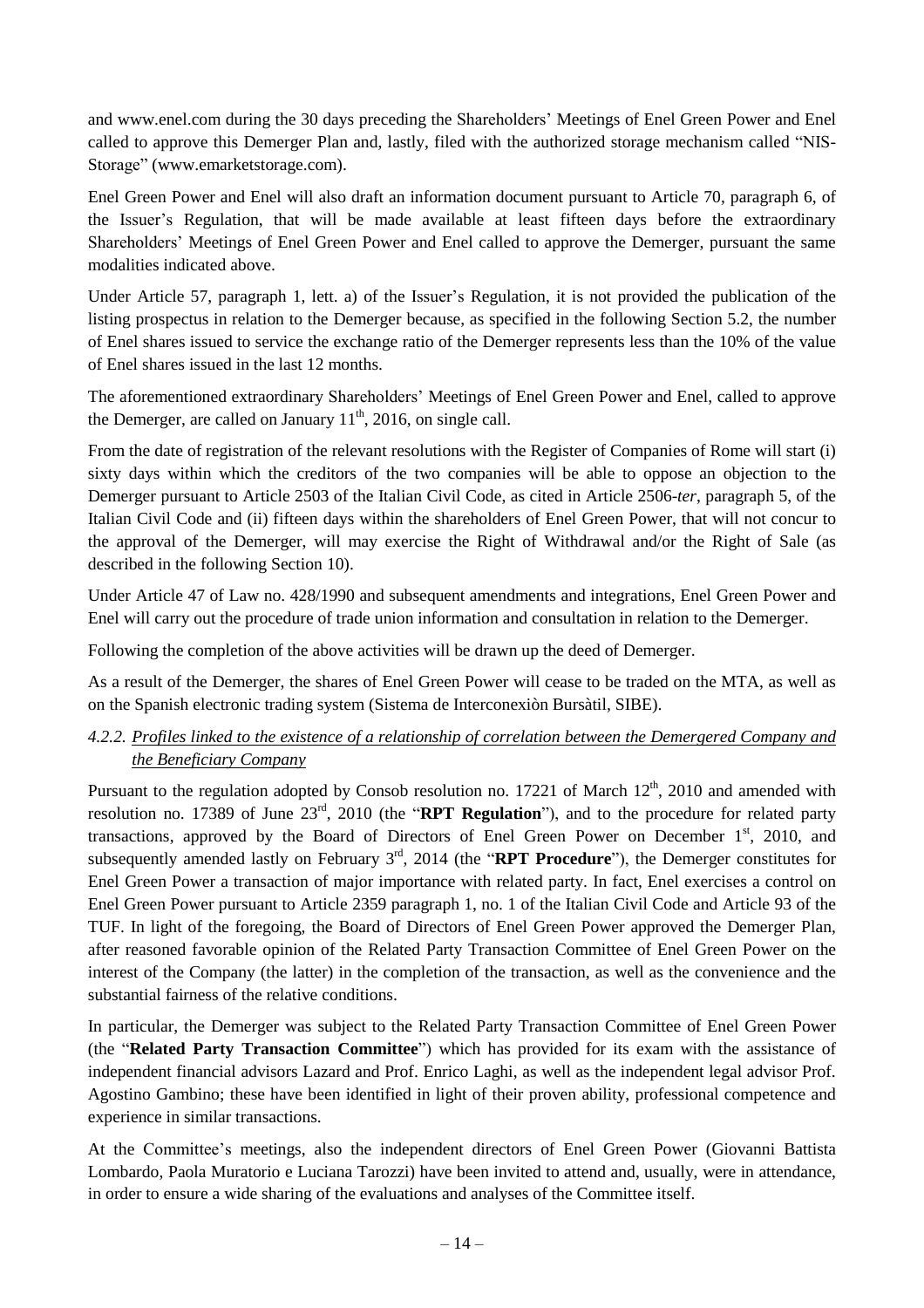The Committee, pursuant to Article 8, paragraph 1, let. b) of the RPT Regulation, as well as pursuant to Article 6 of the RPT Procedure, has been involved in the negotiations and investigation phase, through a flow of information, in a timely, full and adequate manner, which has allowed the Committee to be constantly updated in relation to the development of the activities carried out. The information flows concerned, among others, the main terms and conditions of the transaction, the expected timing of its implementation, the evaluation procedure proposed, the reasons underlying the transaction, as well as the potential risks for Enel Green Power and its subsidiaries. In this context, the Related Party Transaction Committee exercised its right to ask questions and make comments, receiving prompt response to their requests and comments by the management involved in the transaction.

At the end of its activities, the Related Party Transactions Committee, taking into account, among others, the evaluative results carried out by the financial advisors appointed by the Committee, and in particular the fairness opinions issued by the same on the fairness of the Exchange Ratio, on November 16<sup>th</sup>, 2015 issued its reasoned favorable opinion on the interest of Enel Green Power in the completion of the transaction, as well as the convenience and the substantial fairness of the relative conditions, subsequently transmitted to the Board of Directors of Enel Green Power.

For a complete description of the followed procedure, as well as the activities carried out by the Related Party Transactions Committee and the contents of the opinion, please refers to the Information Document provided by Article 5 of the RPT Regulation, made available to the public at the registered office of Enel Green Power, in Rome, Viale Regina Margherita, no. 125, as well as on the website of the same (www.enelgreenpower.com) and on the authorized mechanism storage NIS-Storage (www.emarketstorage.com).

For completeness, please notes that, with regard to Enel, the Demerger, while being carried out with a related party, is exempt from the specific procedure for governing the transactions with related parties (adopted in accordance with RPT Regulation), because it is a transaction carried out by a subsidiary in which there are no significant interests of other related parties (pursuant to Article 14, paragraph 2, RPT Regulation and Article 13.3, lett. d), of the aforementioned procedure). In view of the foregoing, Enel's related party transactions committee was not involved in the approval of the Demerger Plan.

## <span id="page-14-0"></span>**5. DESCRIPTION OF ASSETS AND LIABILITIES SUBJECT TO ASSIGNMENT TO THE BENEFICIARY COMPANY**

### <span id="page-14-1"></span>**5.1. Assets and liabilities subject to assignment**

As said, the Demerger will be approved on the base of the balance sheets of Enel Green Power and Enel as at September  $30<sup>th</sup>$ , 2015, attached to the Demerger Plan.

The Demerger will give rise to the assignment of almost all the Enel Green Power's foreign shareholdings and financial assets of Enel Green Power in favor of Enel, while Enel Green Power will keep its Italian assets and the remaining foreign shareholdings.

In particular, the related balance sheet elements and legal relationships which, as a result of the Demerger, will be assigned to the Beneficiary Company are the followings (the "**Set of Assets Demerged**"):

- 1) totalitarian shareholding in the company organized and existing under Dutch law, Enel Green Power International B.V.;
- 2) short-term financial receivable owed by the company Enel Green Power North America Ltd. in connection with a financial restructuring transaction implemented in 2014; the exchange rate risk related to such financial receivable is hedged through a *currency forward* contract;
- 3) legal relationships related to the long-term credit line with Enel Green Power International B.V.;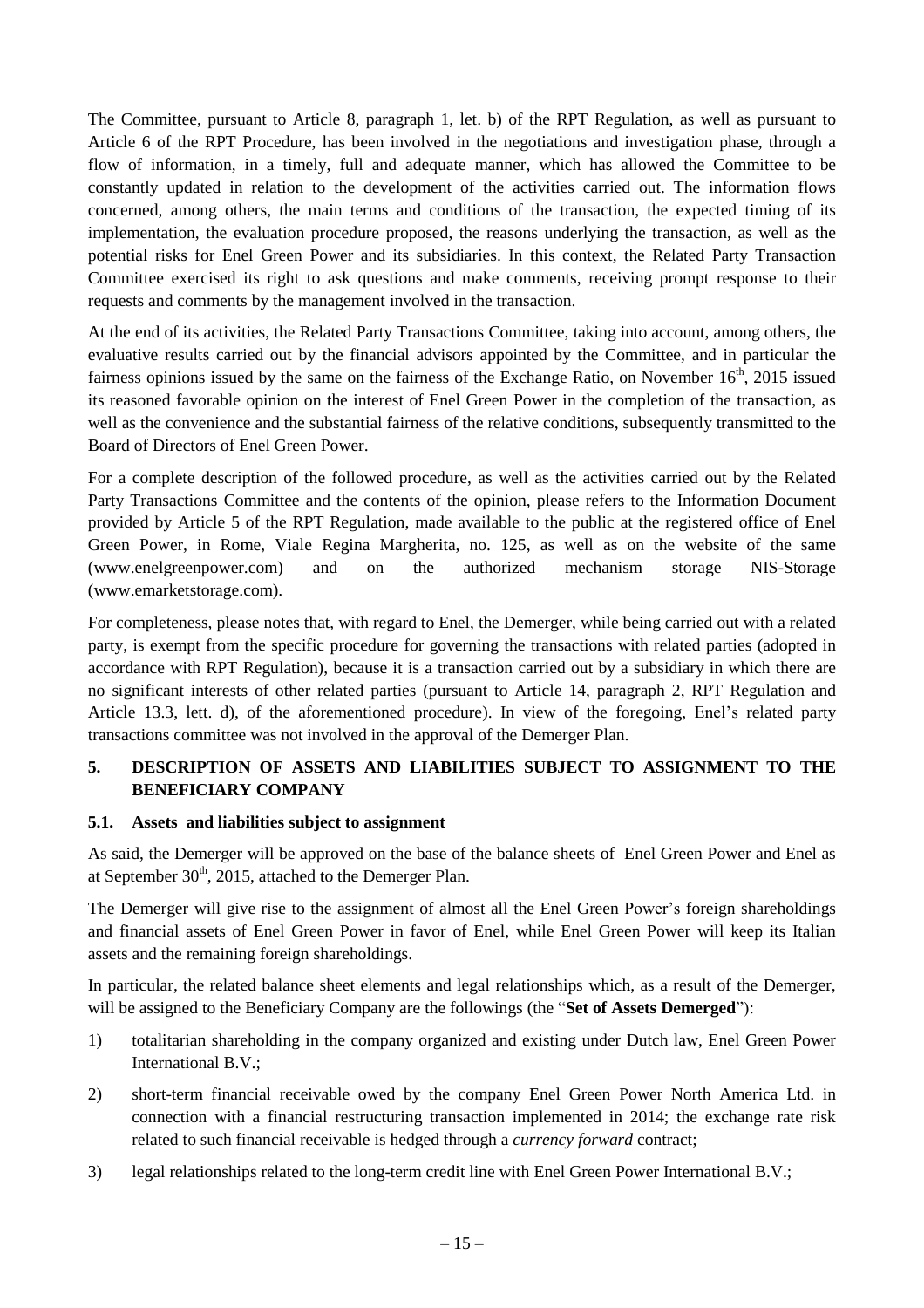- 4) the legal relationship with the six employees that are part of the business unit comprising the Set of Assets Demerged and the consequent asset-side liability-side balance sheet items referring to the same;
- 5) guarantees granted by Enel Green Power in the interest of Enel Green Power International B.V. and its subsidiaries related to the hedging of certain number of commitments undertaken.

The detailed description of the assets and liabilities and related legal relationships comprising the Set of Assets Demerged that will remain assigned to the Beneficiary Company for the Demerger effect is given in the Annex G of the Demerger Plan.

In any case, if the assignment of assets and liabilities, rights and obligations cannot be deduced from the Demerger Plan, the same elements will be considered assigned to the Beneficiary Company if they are related to the Set of Assets Demerged.

It should also be noted that any the contingent assets and contingent liabilities that may be found after the Date of Effect of the Demerger will be respectively in advantage or charged to the Beneficiary Company, on condition that they are related to the Set of Assets Demerged.

The composition of shareholders' equity of Enel and Enel Green Power, as resulted following the Demerger, is shown in provided charts (respectively called "Composition of the equity of the Demerged Company before and after the Demerger" and "Composition of the equity of the Beneficiary Company before and after the Demerger") attached in the Annexes H and I to the Demerger Plan.

It should be finally noted that:

- in the context of the Set of Assets Demerged are included the legal relationships relating thereto, including the working relationship with six resources, as detailed in the Demerger Plan;
- the assets and liabilities and legal relationships included in the Set of Assets Demerged will be those actually existing on the Date of Effect of the Demerger, taking into account the changes then taking place between the date of the balance sheet as at September  $30<sup>th</sup>$ , 2015 of the Demerged Company and the Date of Effect of the Demerger, as a result of the operative dynamics corporate. Therefore, any differences in the consistency of these elements and relationships object of the Set of Assets Demerged, between the September  $30<sup>th</sup>$ ,  $2015$  and the Date of Effect of the Demerger, will determine the entry of a lot of credit/debit between the Demerged Company and the Beneficiary Company.

### <span id="page-15-0"></span>**5.2. Changes in Enel Green Power assets, the capital increase of Enel**

Changes in the composition of the Net Worth of the Demerged Company Enel Green Power deriving from the Demerger are due to:

- decrease of the share capital of Euro 728,000,000 (seven hundred twenty-eight million/00), corresponding to the nominal value of the canceled shares;

- decrease of Other reserves, including the portion corresponding to the Legal Reserve attributable to the decrease of the share capital, of Euro 2,936,162,218 (two billion nine hundred sixty two thousand two hundred eighteen/00);

- decrease of Other reserves of Euro 6,784,000 (six million seven hundred eighty-four thousand/00), corresponding to the estimated burdens qualified as incidental costs directly attributable to the Demerger, net of the relevant tax effect.

The following table shows the composition of the Net Worth of Enel Green Power resulting from the Demerger.

|                              | Profits/(Losses) Profit for the |        |       |
|------------------------------|---------------------------------|--------|-------|
| Share Capital Other Reserves | Accrued                         | period | Total |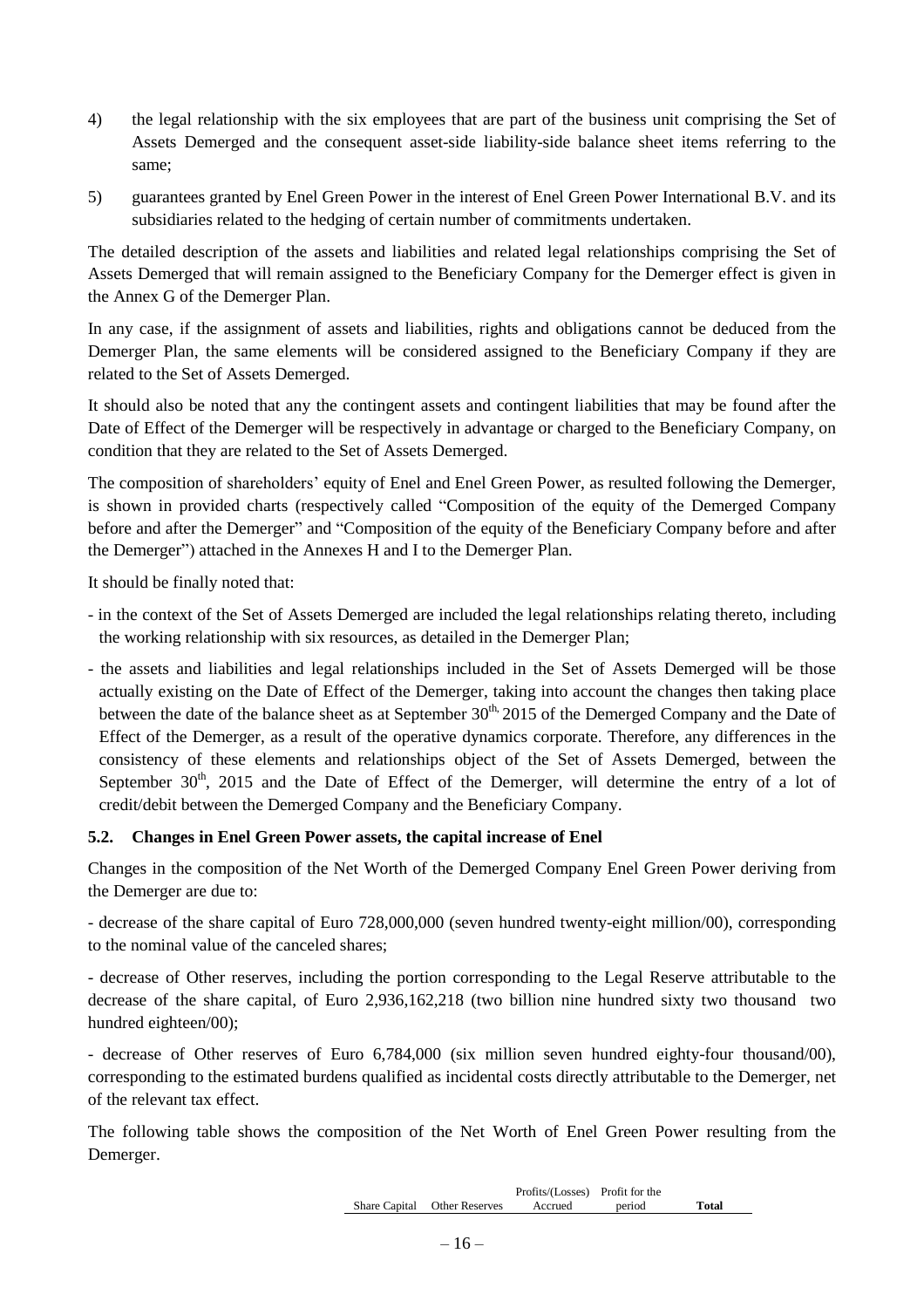| Net Worth before-Demerger                              | 1,000,000,000 | 4.637.089.228                     | 1.095.239.874            | 139,667,460 | 6.871.996.562       |
|--------------------------------------------------------|---------------|-----------------------------------|--------------------------|-------------|---------------------|
| Shares cancellation                                    |               | $(728,000,000)$ $(2,936,162,218)$ | ۰                        |             | $-$ (3,664,162,218) |
| Detection of incidental costs relating to the Demerger |               | (6.784.000)                       | $\overline{\phantom{0}}$ |             | (6.784.000)         |
| Net Worth after-Demerger                               | 272,000,000   | 1.694.143.010                     | 1.095.239.874            | 139,667,460 | 3.201.050.344       |

Changes in the composition of the Net Worth of the Beneficiary Company deriving from the Demerger, assuming that none of the shareholders of Enel Green Power will exercise the Right of Withdrawal or the Right of Sale, are due to:

- increase of the Share Capital of Euro 770,588,712 (seven hundred seventy million five hundred eighty eight thousand seven hundred twelve), corresponding to the nominal value of the newly issued shares attributed to the shareholders of Enel Green Power other than Enel;

- increase in Other Reserves of Euro 2,302,519,071 (two billion three hundred two million five hundred nineteen thousand seventy one), corresponding to the excess of the issuance price of the shares (equal to Euro 3.988 per share corresponding to the Borsa's listing price of the Enel share as of September  $30<sup>th</sup>$ , 2015) if compared to their nominal value;

- decrease of the Other Reserves of Euro 7,250,000 (seven million two hundred fifty thousand/00), corresponding to the estimated incidental costs directly attributable to the Demerger, net of the relevant tax effect.

The following table shows the composition of the Net Worth of Enel resulting from the Demerger:

|                                                                   | Share Capital            | <b>Other Reserves</b> | Profits/(Losses)<br>Accumulated | Profit for the<br>period | <b>Total</b>   |
|-------------------------------------------------------------------|--------------------------|-----------------------|---------------------------------|--------------------------|----------------|
| Net Worth before-Demerger                                         | 9,403,357,795            | 9.197.808.130         | 5,303,025,796                   | 1.066.017.771            | 24,970,209,492 |
| Newly issued shares                                               | 770.588.712              | 2,302,519,071         | $\overline{\phantom{0}}$        |                          | 3,073,107,783  |
| Detection of incidental charges costs relating<br>to the Demerger | $\overline{\phantom{a}}$ | (7.250.000)           | $\overline{\phantom{0}}$        | -                        | (7,250,000)    |
| Net Worth after-Demerger                                          | 10,173,946,507           | 11,493,077,201        | 5,303,025,796                   | 1,066,017,771            | 28,036,067,275 |

## <span id="page-16-0"></span>5.3. Effective values of the net assets assigned to Enel and the net assets remaining to Enel Green **Power**

It is certified, pursuant to Article 2506-*ter,* paragraph 2, of the Italian Civil Code, that: (i) the actual value of the net assets assigned to Enel as a consequence of the Transaction is not lower than the relevant book value (which as of September 30<sup>th</sup>, 2015, is equal to  $\epsilon$  3,664,162,218 (three billion six hundred sixty four million one hundred sixty two thousand two hundred eighteen/00); and (ii) the actual value of the net assets that will remain in Enel Green Power following the Demerger is not lower than the relevant book value (which as of September  $30<sup>th</sup>$ , 2015 is equal of Euro 3,201,050,344 (three billion two hundred one fifty thousand three hundred forty four /00).

### <span id="page-16-1"></span>**6. FIXED EXCHANGE RATIO AND CRITERIA FOR ITS DETERMINATION**

### <span id="page-16-2"></span>**6.1. The assignation criterion and the exchange ratio**

Being a demerger with non-proportional assignation , since to the Date of Effect of the Demerger, the quota of Enel Green Power's share capital corresponding to the Set of Assets Demerged, comprised by no. 3,640,000,000 shares in Enel Green Power (the "**Shares in Enel Green Power exchanged**"), will be exchanged using the Exchange Ratio indicated below, under the following proportions:

(i) Enel Green Power's shareholders other than Enel will exchange all of the shares held in Enel Green Power;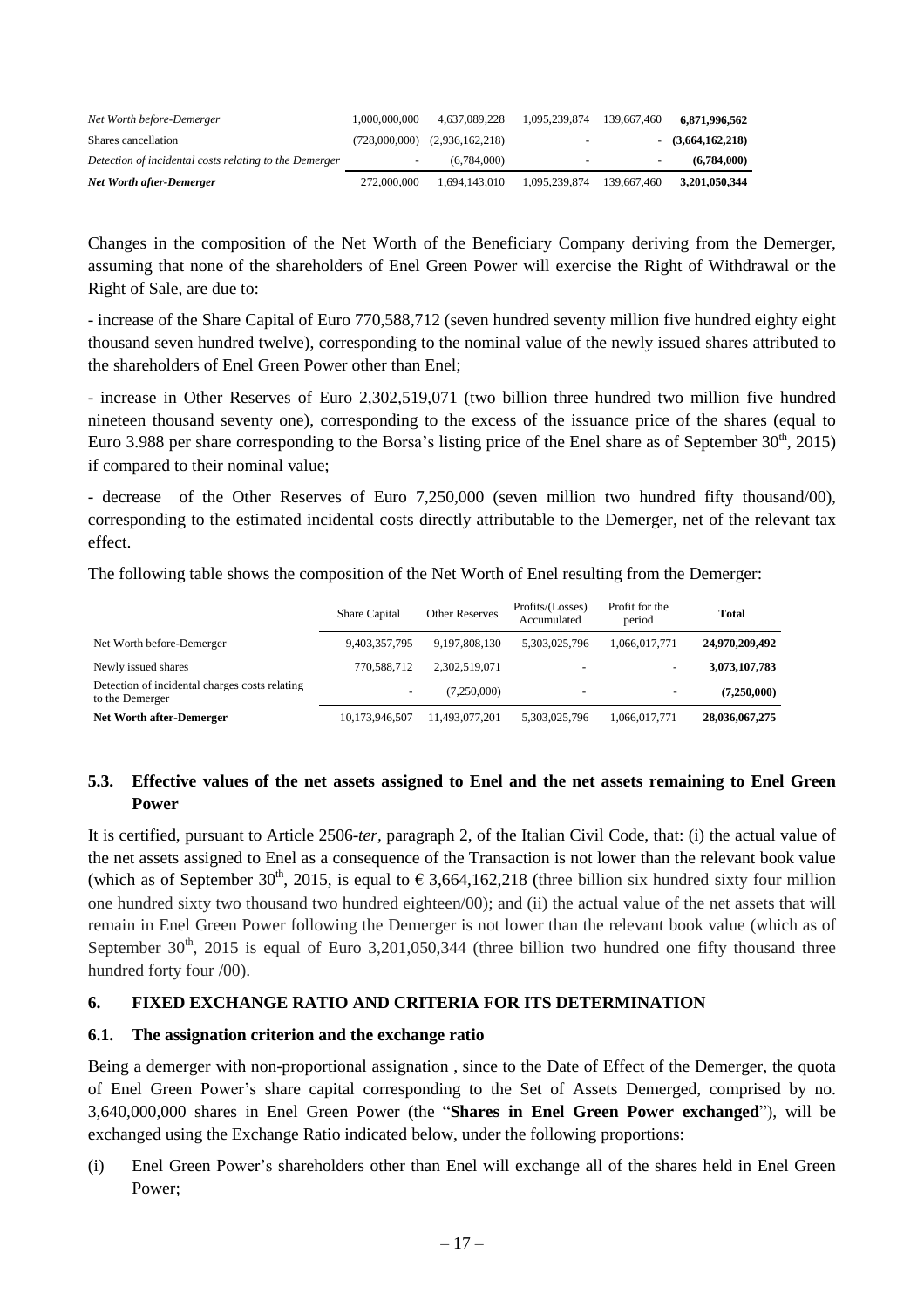(ii) Enel, on the other hand, will exchange only a portion of its shares held in Enel Green Power, corresponding to the number of Enel Green Power Shares in exchanged, after deducted the Enel Green Power shares exchanged by shareholders of Enel Green Power other than Enel.

As pointed out in the Demerger Plan, for purposes of the determination of the above-mentioned number of shares in Enel Green Power referring to the Set of Assets Demerged pertaining, respectively, to Enel and to the shareholders of Enel Green Power other than Enel and, therefore, the criterion for the non-proportional assignment of the newly issued shares in the Beneficiary Company to the shareholders of the Demerged Company, the Boards of Directors of the participating companies to the Demerger, after examining the opinions of the respective financial advisors above indicated and with the support of these latter, have attributed to such Set of Assets Demerged a value corresponding to 72.8 percent of the entire value of Enel Green Power as a whole prior to the Demerger.

The Boards of Directors of Enel Green Power and Enel on November 17<sup>th</sup>, 2015, after examining the opinions of the respective financial advisors above indicated and with the support of these latter – and, with regard to the Demerged Company, noted the reasoned favorable opinion of the Related Party Transactions Committee - approved the following exchange ratio: no. 0.486 newly issued Enel shares for each Share of Enel Green Power in exchange (the "**Exchange Ratio**").

There are no cash adjustments.

As a result, on the Date of Effect of the Demerger, the Beneficiary Company will increase its share capital by issuing a maximum of no. 1,769,040,000 shares – with regular entitlement and nominal value of Euro 1.00 each – in favor of the shareholders of the Demerged Company on the basis to the Exchange Ratio. The amount of the capital increase of Enel to service the Exchange Ratio shall not be exceed the value attributed to the Set of Assets Demerged by the appraisal/estimate report of the expert drafted in compliance with Article 2506-*ter*, paragraph 2, of the Italian Civil Code.

In particular:

- a) to the shareholders of Enel Green Power other than Enel will be assigned through application of the Exchange Ratio – a total of up to a maximum of 770,588,712 newly issued Enel shares, in exchange for the cancellation, at the time of exchange, of a total of 1,585,573,483 Enel Green Power shares held by such shareholders, while
- b) in favor of Enel will be assigned with simultaneous cancellation of the same pursuant to the prohibition provided under Article 2504-*ter*, paragraph 2, of the Italian Civil Code, as cited in Article 2506-*ter*, paragraph 5, of the Italian Civil Code – a total of 998,451,288 Enel shares, in exchange for the cancellation, at the time of exchange, of no. 2,054,426,517 Enel Green Power shares held by it.

Considered the foregoing, on the Date of Effect of the Demerger, the share capital of the Beneficiary Company will be increased up to a maximum of no. 770,588,712 newly issued Enel shares, all addressed to the shareholders of the Demerged Company other than Enel.

The number of Enel shares assigned may change depending upon the number of Enel Green Power shares acquired by Enel through the procedure involving the offer under an option and pre-emption of the Enel Green Power shares that may be subject to the Sale and Withdrawal Rights (indicated below in Section 10).

Since, as of the Date of Effect of the Demerger, all the above-mentioned 3,640,000,000 Enel Green Power shares representing the portion of Enel Green Power's share capital corresponding to the Set of Assets Demerged subject to the exchange will be cancelled in their entirety, on such date the Demerged Company's share capital will be reduced from its current total amount of Euro 1,000,000,000.00 (one billion/00) to a total of Euro 272,000,000 (two hundred seventy two million/00), divided into no. 1,360,000,000 (one billion three hundred sixty million) ordinary shares with nominal value of Euro 0.20 (zero/20) each.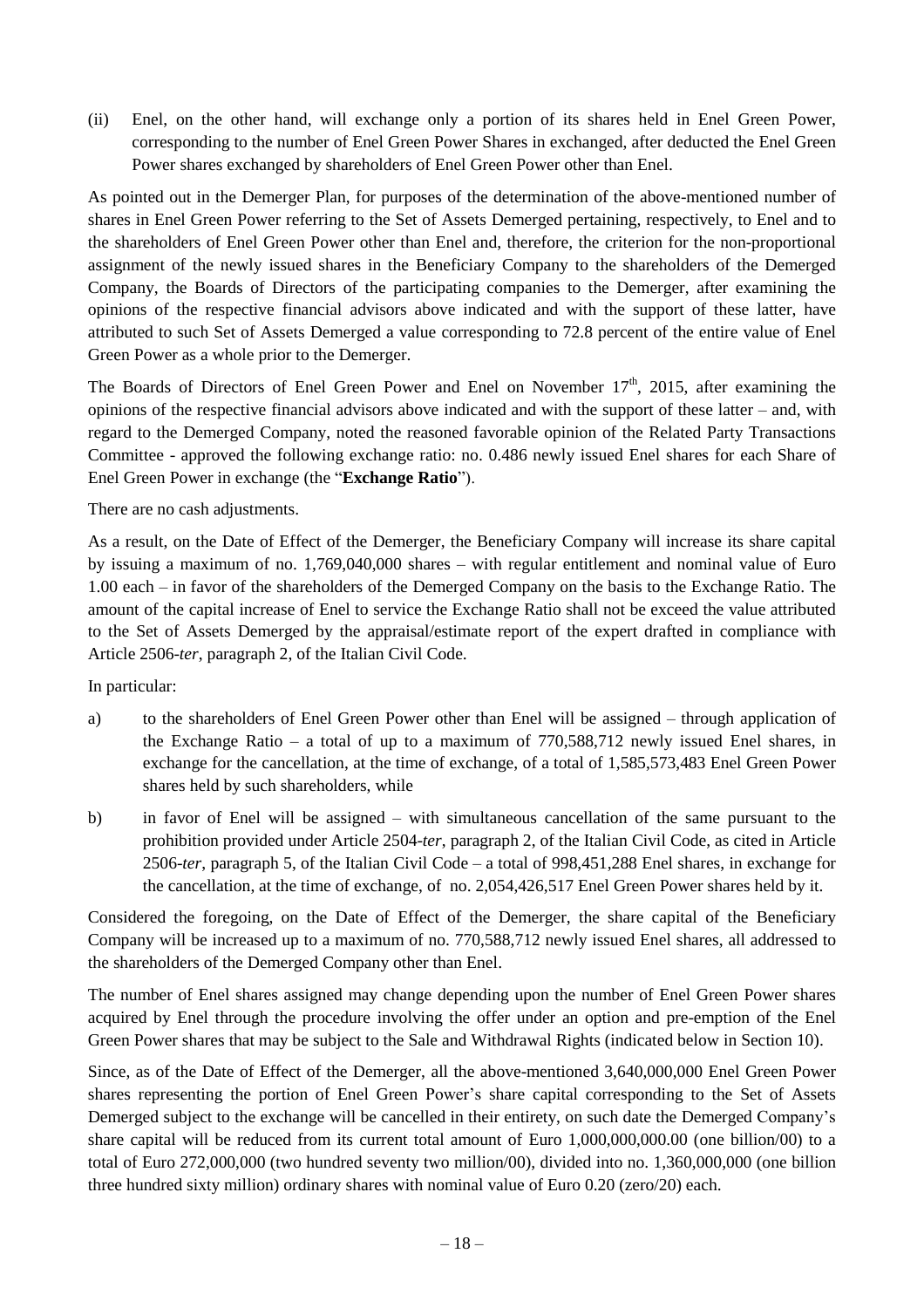As a result of the exchange by Enel Green Power shareholders other than Enel of all shares held by them in Enel Green Power, and the consequent cancellation of the same, Enel – as a result of the Demerger – will be the sole shareholder of the Demerged Company.

The Exchange Ratio will be subject to a fairness opinion by one or more independent experts pursuant to Article 2501-*sexies* of the Italian Civil Code, as referred to by Article 2506-*ter*, paragraph 3, of the Italian Civil Code.

# <span id="page-18-0"></span>**6.2. Valuation methodologies used to determine the Exchange Ratio and the value of the Assets Demerged**

For the purpose of the valuation analysis aimed at determining the Exchange Ratio, the Board of Directors, availed itself, as specified above, of the support of the independent financial advisors Mediobanca and Barclays. The Board of Directors of Enel Green Power has acknowledged and adopted, in order to determine such Exchange Ratio, the valuation methodologies used by the aforementioned advisors.

In particular, on November  $17<sup>th</sup>$  2015, the advisors provided to the Board of Directors of Enel Green Power their fairness opinions concerning the fairness, from the financial point of view, of the Exchange Ratio. The fairness opinions will be attached to the information document that will be published pursuant to Article 70, paragraph 6, of the Issuers' Regulation and in accordance with the Annex 3B of the Issuers' Regulation, within the applicable terms.

The main assumption of the valuations made has been the identification of the relative and comparable economic values to be used in order to determine the Exchange Ratio. Therefore, priority was given to the consistency and comparability of each of the methodologies adopted, rather than to the absolute values of the companies on a stand-alone basis. In order to ensure the valuation consistency, the uniformity of the analysis and valuation criteria of the economic value of the companies participating to the Demerger was taken into account, considering also the specific features of each of such companies, and the circumstance that both of them are companies whose shares are listed in regulated markets. It has to be noted that the approach used has not necessarily triggered the use of the same valuation methodologies for Enel Green Power and Enel, nor the attribution, for a given valuation methodology, of the same relevance for the purposes of evaluating both the companies; rather, such approach consisted of the adoption of criteria and methodologies based on the same valuation rationale and deemed the most appropriate in order to propose comparable values for the determination of the Exchange Ratio, taken into account, in any case, the differences between the two companies . The methodologies chosen, on the other hand, shall not be considered individually but shall be treated as part of a sole valuation process.

The valuations have been made with the purpose of providing a comparative estimate of the value of Enel Green Power and Enel. They shall therefore be interpreted exclusively in relative terms and as referring only to the Demerger and they do not express, in any manner whatsoever, absolute values of any of the companies participating to the Demerger, nor they may be considered as representative of current, estimated or future market prices.

The valuations of the companies participating to the Demerger have been carried out on a stand-alone perspective, i.e. on the basis of business plans separately elaborated by Enel Green Power and Enel, irrespective of the outcome of the transaction.

In light of the modalities and timeline foreseen with respect to the exercise of the Right of Withdrawal and of the Right of Sale, and taken into account that it is not possible to assess their future economic impact, such rights - that may be exercised by Enel Green Power shareholders not concurring to the approval of the Demerger - were not considered.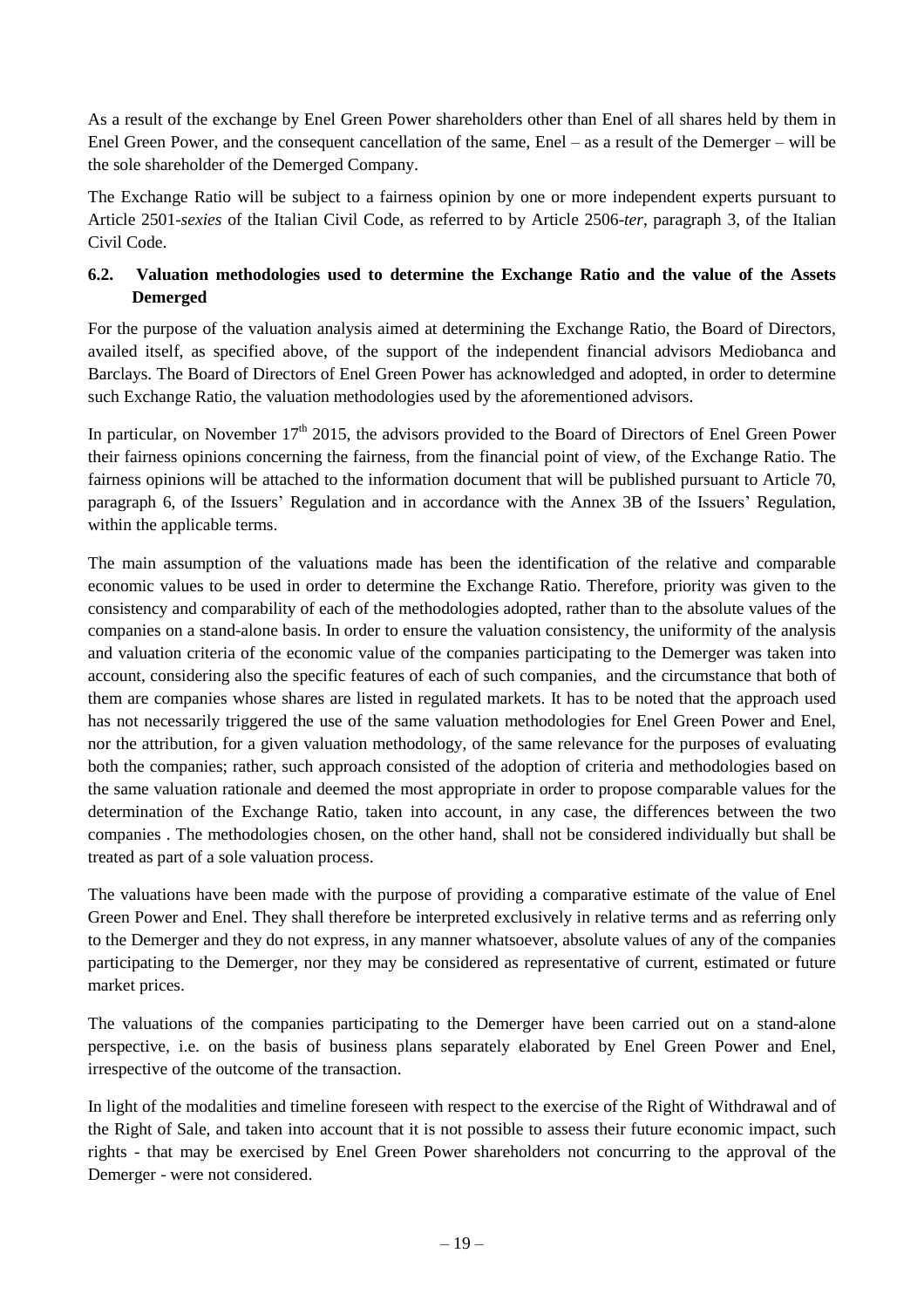#### *Reference date and documentation used*

The reference date for the valuations made in order to determine the Exchange Ratio is the date of this report, based on the assumption that, for each of the companies participating to the Demerger, no events, deeds or acts able to significantly alter the accounting, economic and financial position of the companies occurred in the period included between the most recent available individual and consolidated accounts and the date hereof.

The documentation utilized for the purpose of determining the Exchange Ratio consists of the following for Enel Green Power and Enel:

- *(a)* Enel Green Power and Enel statutory and consolidated financial statements for FY 2014;
- (b) Enel Green Power and Enel consolidated interim and quarterly financial statements as at June  $30<sup>th</sup>$ , 2015 and September  $30<sup>th</sup>$ , 2015;
- $(c)$  presentation of Enel Green Power 2016-2020 Business Plan dated October  $22<sup>nd</sup>$ , 2015 and presentation of Enel Green Power 2016-2020 Business Plan approved by the Board of Directors of Enel Green Power on November 12<sup>th</sup>, 2015 (jointly, the "**EGP Business Plan**");
- (d) presentation of Enel 2016-2020 Business Plan dated November 3<sup>rd</sup>, 2015 and presentation of Enel 2016-2020 Business Plan approved by the Board of Directors of Enel on November  $12^{th}$ , 2015 (jointly, the "**Enel Business Plan**");
- *(e)* projections prepared by the management of Enel Green Power and Enel for the 2016–2020 period for the key capital, earnings/financial and operating indicators of the respective groups (including splits for the main divisions/geographies);
- *(f)* projections prepared by the management of Enel Green Power and Enel for the key capital, earnings/financial and operating indicators of the respective groups (including splits for the main divisions/geographies) for FY 2015 ("pre-closing");
- *(g)* long-term earnings/financial and operating projections prepared by the management of Enel Green Power and Enel for the years subsequent to the period covered by the respective Business Plans;
- $(h)$  data on net debt and other equity items as at September 30<sup>th</sup>, 2015 used to estimate the value of the economic capital, starting from the Enterprise Value ("bridge-to-equity"), including the allocation of such items among geographies and business units;
- *(i)* information regarding the number of Enel Green Power and Enel shares as at the date of this report;
- *(j)* Enel Green Power and Enel stock market performance;
- *(k)* equity research and financial analysis regarding Enel Green Power and Enel published by brokers and investment banks.

Other information available in the public domain has also been used, such as:

- research, financial statements and analysis on companies operating in the energy and renewable energies sectors; and
- the terms and stock market performances of select companies involved in precedent transactions (in particular EDF / EDF Énergie Nouvelles and Iberdrola / Iberdrola Renovables) deemed to be comparable to those under review, in the sense that they derive from the integration between companies operating in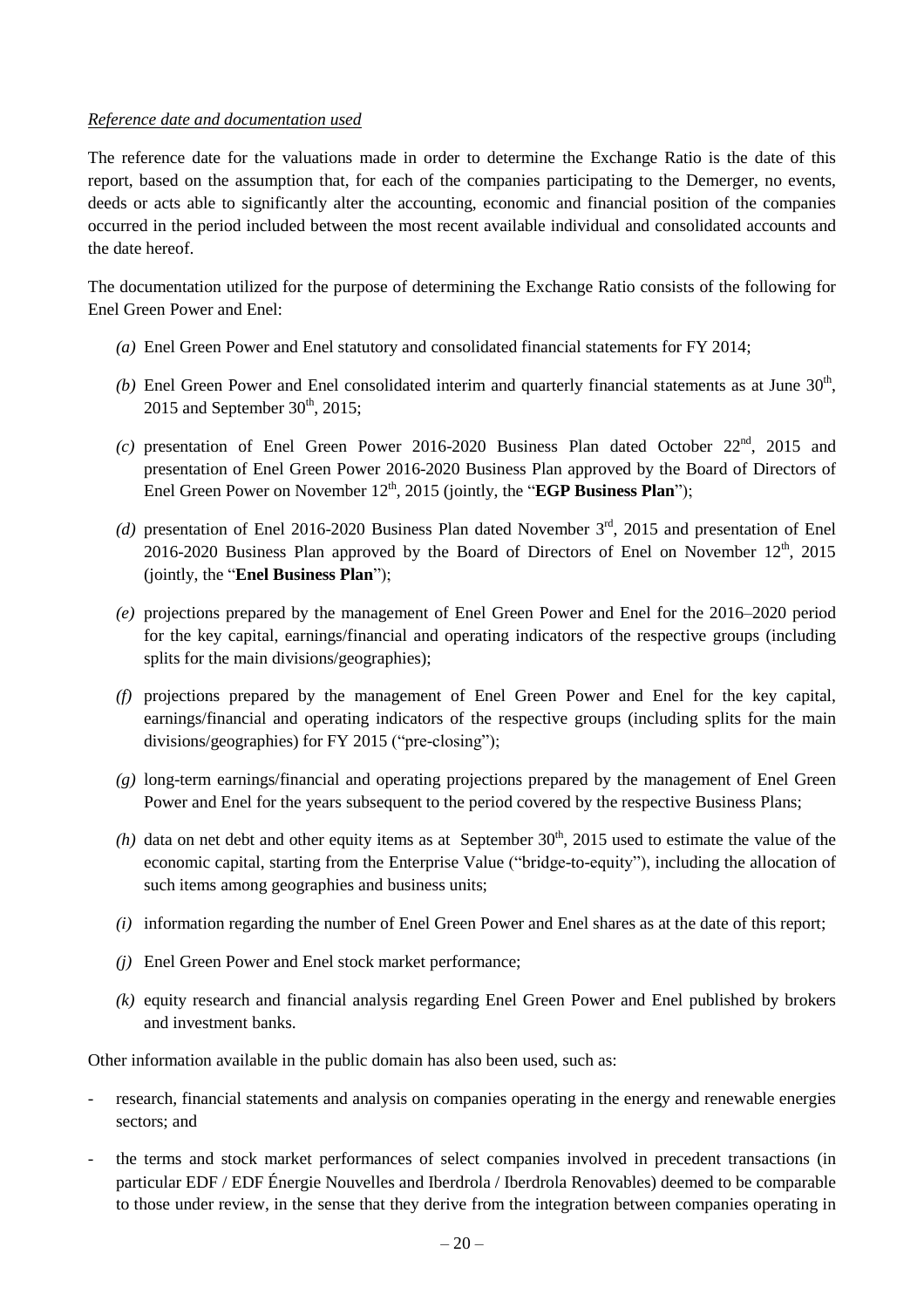the renewable energies sector and their respective parent companies with diversified activities in the energy sector.

## *Limits of the analysis and difficulties in the valuation*

The conclusions of the valuation process followed should in any case be considered in the light of certain limitations and difficulties which are summarized below:

- *1.* the pre-closing data, the estimates and the earnings / financial projections used for the valuations reflect, by their nature, a degree of uncertainty with reference to the actual predictability of the operating and earnings performance, due amongst other things to potential changes in the reference scenario;
- *2.* the high volatility of the current situation of financial markets, which is liable to change significantly with potential impact on some of the parameters used in the valuation, such as (without limitation), those used to calculate the WACC;
- *3.* the "sum of the parts" approach used in the Discounted Cash Flow ("**DCF**") methodology required a complex allocation of certain earnings, financial and capital ratios to the individual parts being valued;
- *4.* the trading volumes observed for Enel and Enel Green Power reflect different degrees of liquidity, making the market prices methodology not entirely homogeneous;
- *5.* within the brokers' target prices methodology, reports published prior to the approval of the new Enel Green Power and Enel Business Plans were taken into consideration, and the estimates and expectations included in such reports might differ, even significantly, from those contained in the Business Plans recently approved by the respective Boards of Directors;
- *6.* the methodologies based on trading multiples or precedent transactions' multiples have not been considered relevant, due to the limited comparability of the companies involved in the transaction driven by differences in the regulatory scenario, in the duration and nature of the incentives, in the different geographical and technological mix, and in the amount of projects under development compared to the capacity already installed.

### *Description of the valuation methodologies adopted*

The valuation methodologies adopted take into account the best Italian and international practice in transactions of this kind, in view of the specific operating and business characteristics of Enel Green Power and Enel. In this particular case, the following have been identified as the principal valuation methodologies:

- discounted cash flow methodology, applying the "Sum of the Parts" approach, and
- the market prices methodology, considering, for Enel Green Power only, also the premia paid in precedent transactions in the renewable energies sector.

The analysis of the exchange ratios implied in the target prices published by financial analysts on Enel Green Power and Enel has been used as a control methodology.

### *Discounted cash flow methodology*

The methodology in exam, also known as DCF, determines the value of a company or of an asset as a whole based on its capacity to generate cash flows.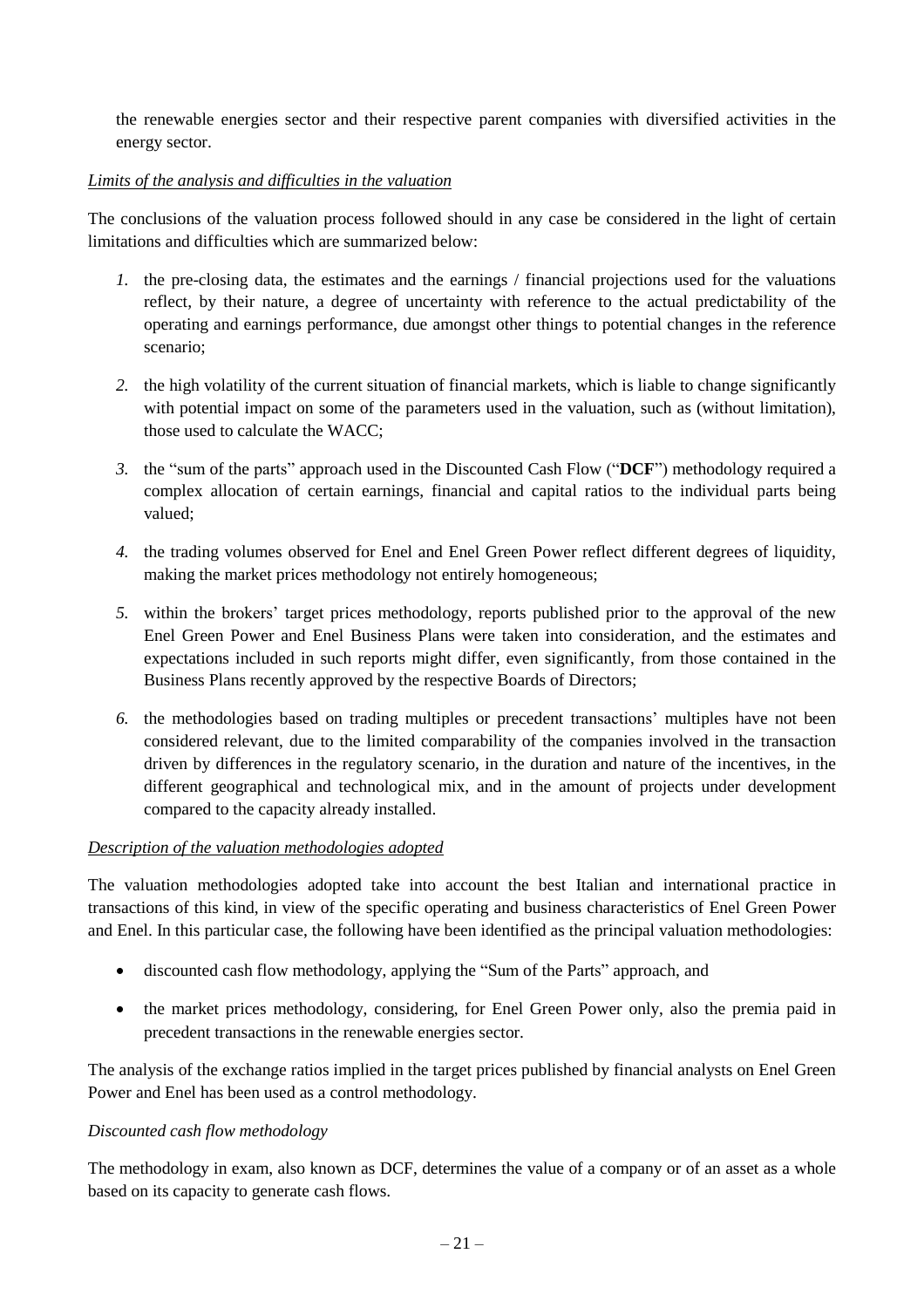This valuation methodology has been adopted in order to capture the specific characteristics of Enel Green Power and Enel in terms of profitability, growth, risk profile and capital structure.

The DCF methodology has been applied based on the "sum of the parts" approach, that is the value of each of the participating companies to the Demerger has been calculated as the sum of the values of each of their individual parts, considered as economic entities able to be valued on a stand-alone basis.

In particular, such methodology is based on the assumption that the value of a company or of an asset is equal to the present value of the cash flows that are expected to be generated in the future. The value of the economic capital of a company or an asset is therefore equal to the sum of the present value of (i) the expected cash flows, and (ii) the terminal value of the company or the asset, net of (iii) the net financial debt, minority interests and any further adjustments.

$$
W = \sum_{t=1}^{n} \frac{FC_t}{(1 + WACC)^t} + \frac{VT}{(1 + WACC)^n} - DF_{t0}
$$

Where:

 $W =$  value of the economic capital  $FCt = yearly cash flow at year t$  $VT = terminal value$  $DFt0 = net financial debt, minority interests and other adjustments at the year  $t=0$$  $N =$  number of periods of projections considered WACC = weighted average cost of capital

The terminal value represents the value of the company or of the asset under valuation at the end of the periods of projections considered.

In calculating the terminal value, in order to capture the specific characteristics of the asset being valued (for instance, in terms of geography, technology and regulatory framework), different methodologies have been adopted such as the perpetuity growth rate, the "*annuity*" (growth assumed for a limited number of years) and the reference to the *Regulated Asset Base* (in case of regulated activities).

The terminal value deriving from the above calculation is considered as an additional cash flow and, therefore, it is discounted at the weighted average cost of capital as all other cash flows.

The weighted average cost of capital represents the weighted average (on the basis of the capital structure of the company or of the asset) of the cost of the financing sources utilized (equity and debt net of tax effects):

$$
WACC\,=\,Kd(1-t)\frac{D}{D+E}+Ke\frac{E}{D+E}
$$

Where:  $Kd = \text{cost of debt}$  $Ke = \text{cost of equity}$  $D =$ debt  $E =$  equity  $t =$  marginal tax rate

In particular, the cost of debt used represents the long term cost of debt applicable to companies or assets which present a similar risk profile, net of tax effects. The cost of equity reflects the return on equity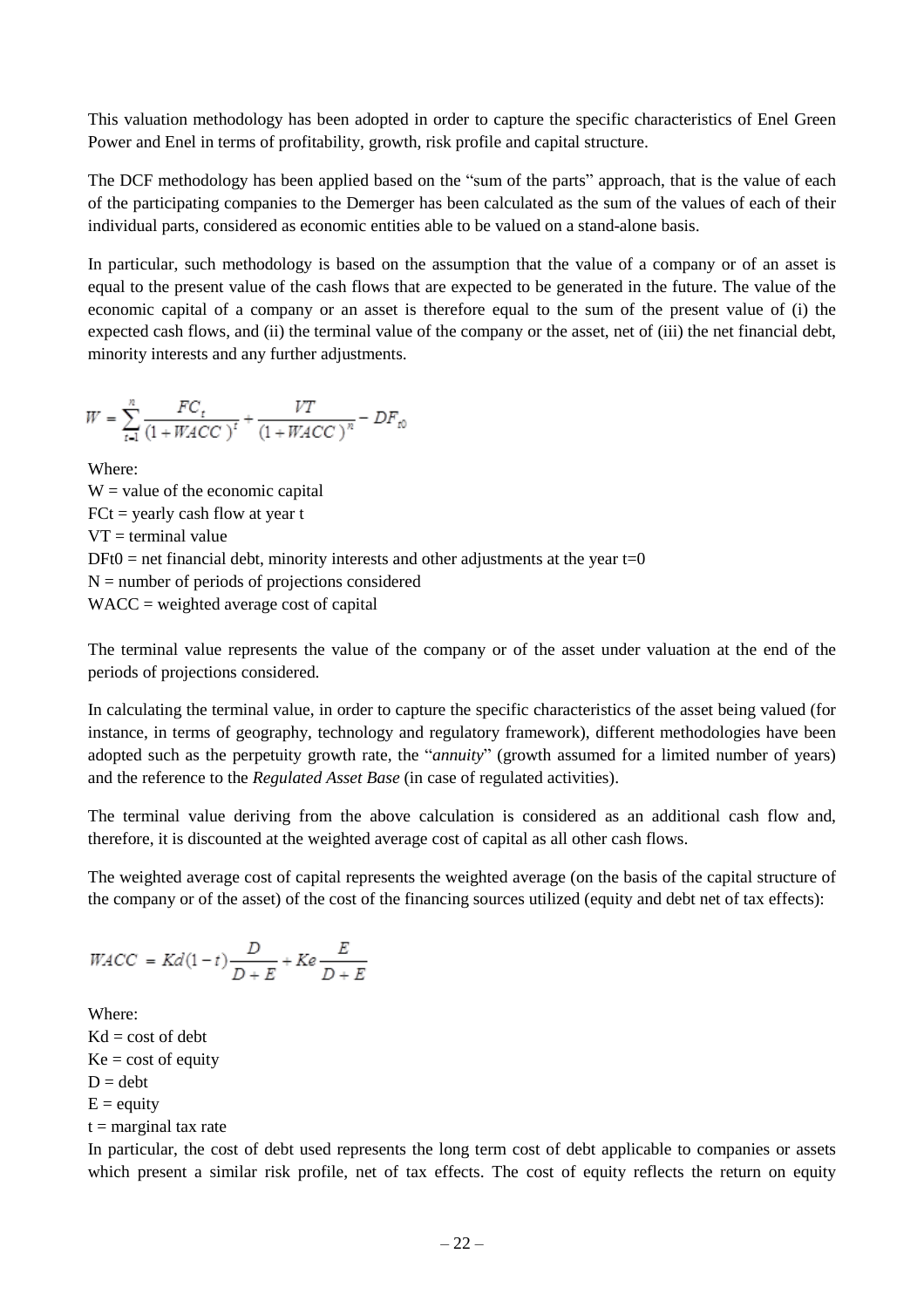expected by an investor, taking into account the risk profile of the investment, calculated according to the *Capital Asset Pricing Model,* through the following formula:

$$
K_{\epsilon} = R_f + \beta (R_m - R_f)
$$

Where:

Rf = expected return on risk-free assets  $\beta$  = coefficient that measures the correlation between the expected returns from the considered investment and the expected return of the reference equity index Rm = expected return of the reference equity index  $(Rm - Rf)$  = extra return expected from the reference equity index compared to the return of risk free assets

In the calculation of the weighted average cost of capital (WACC), the used parameters have been identified specifically for each country and *asset class* (i.e. electricity generation, distribution and retail) depending on the characteristics of the activities being valued.

## *Market Prices*

Market prices allow identifying the value of the equity of a company based on the value attributed by the stock market in which the company's shares are traded.

Such methodology consists in valuing the shares of the company on the basis of the market price at a certain date or of the average of market prices registered in the stock market where the shares are traded, during certain periods of time.

In particular, the choice of the time period on which the average of market prices are calculated shall reflect a balance between the mitigation of potential short time volatility effects (that would suggest to consider longer time horizons) and the necessity to reflect recent conditions of the market and of the company being valued (that would suggest to consider more recent market prices). In addition, the period of time considered should include exclusively market prices which are unaffected from press rumors on the potential transaction or from other information that could have a disturbing effect (*"unaffected")*. In this regard, both for Enel and Enel Green Power, market prices after October  $26<sup>th</sup>$ , 2015, that is the latest date prior to the joint press release in which both companies – after press rumors - informed the market about a potential integration of Enel Green Power's operations in Enel, have not been considered.

In this case, the ratio between market prices of Enel Green Power and Enel allows, therefore, to derive an implied Exchange Ratio, as a function of market prices observed during the different time horizons considered.

The application of such methodology has allowed identifying a minimum and maximum market price both for Enel Green Power and Enel in the last twelve months prior to October  $26<sup>th</sup>$ , 2015.

With reference to Enel Green Power only, in the context of the market prices analysis, premia on market prices of selected precedent transactions have been taken into consideration (in particular, EDF / EDF Energie Nouvelles and Iberdrola / Iberdrola Renovables) deemed to be comparable to the transaction under review, as they refer to companies operating in the renewable energies sector with their respective parent companies having diversified activities in the energy sector. The premia observed in such precedent transactions have been applied to the *unaffected* market prices during certain time horizons, resulting in an implied market price range for Enel Green Power that has been compared to the closing market price of Enel as of October  $26<sup>th</sup>$ , 2015, in order to obtain an exchange ratio range.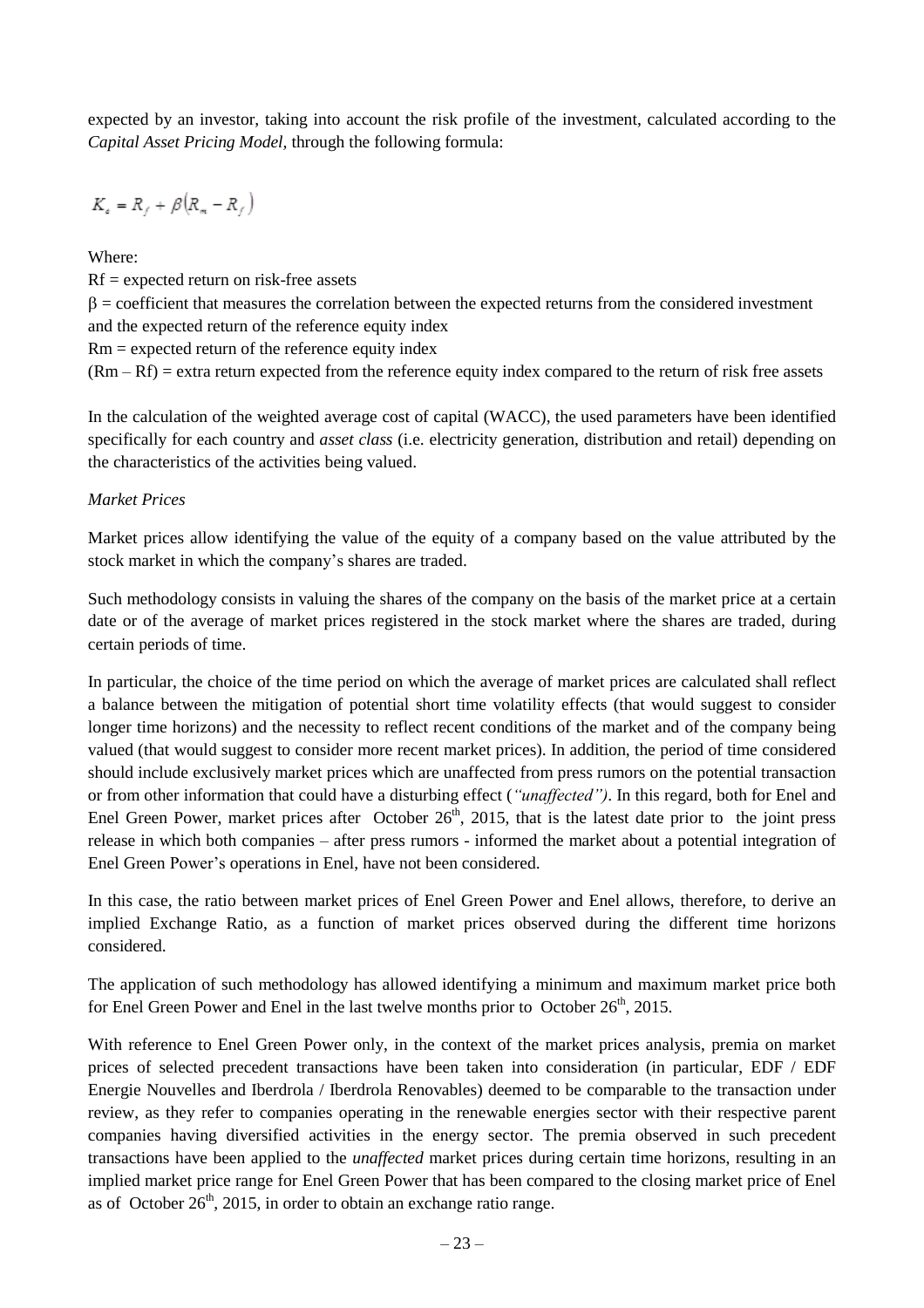#### *Analysis on the target prices of Enel Green Power and Enel shares published by financial analysts on*

Such methodology relies on the analysis of Target Prices published by research analysts covering both Enel Green Power and Enel. As for the market prices, the results of such methodology arise from a process which is different from the traditional valuation methods, which are based on explicit assumptions regarding future cash flows, timing and riskiness of such cash flows, as well as on the current and projected capital structure. However, they represent an indication of the value of companies, whose shares are listed, completing the sample of reference valuation methodologies. The observation of Target Prices of Enel and Enel Green Power published by research analysts allow to obtain, for each broker considered, an implied exchange ratio.

Consistently with market prices methodology described above, both for Enel and Enel Green Power, research reports published after October  $26<sup>th</sup>$ , 2015 have not been taken into consideration.

#### *Summary of results*

On the basis of the considerations and the limits described above, the table below reports the results of the different valuation methodologies used to calculate the Exchange Ratio:

#### Calculation of the Exchange Ratio

| <b>Valuation Methodology</b>                             | <b>Exchange Ratio</b> |                |  |
|----------------------------------------------------------|-----------------------|----------------|--|
|                                                          | <b>Minimum</b>        | <b>Maximum</b> |  |
| <b>Discounted Cash Flows</b>                             | 0.37x                 | 0.54x          |  |
| <b>Market Prices</b>                                     | 0.38x                 | 0.51x          |  |
| <b>Market Prices with Precedent Transactions' Premia</b> | 0.47x                 | 0.52x          |  |
| <b>Brokers' Target Prices</b>                            | 0.28x                 | 0.57x          |  |

The Board of Directors of Enel Green Power, taking into consideration the considerations above as well as the valuation process adopted, has determined the following Exchange Ratio:

0.486 Enel shares with a nominal value of Euro 1.00

for each Enel Green Power share with a nominal value of Euro 0.20.

\*\*\*

Valuation methodologies used to determine the value of the equity of the Set of Assets Demerged and the *ratio between the value of the equity of Set of Assets Demerged and Enel Green Power (before-demerger)*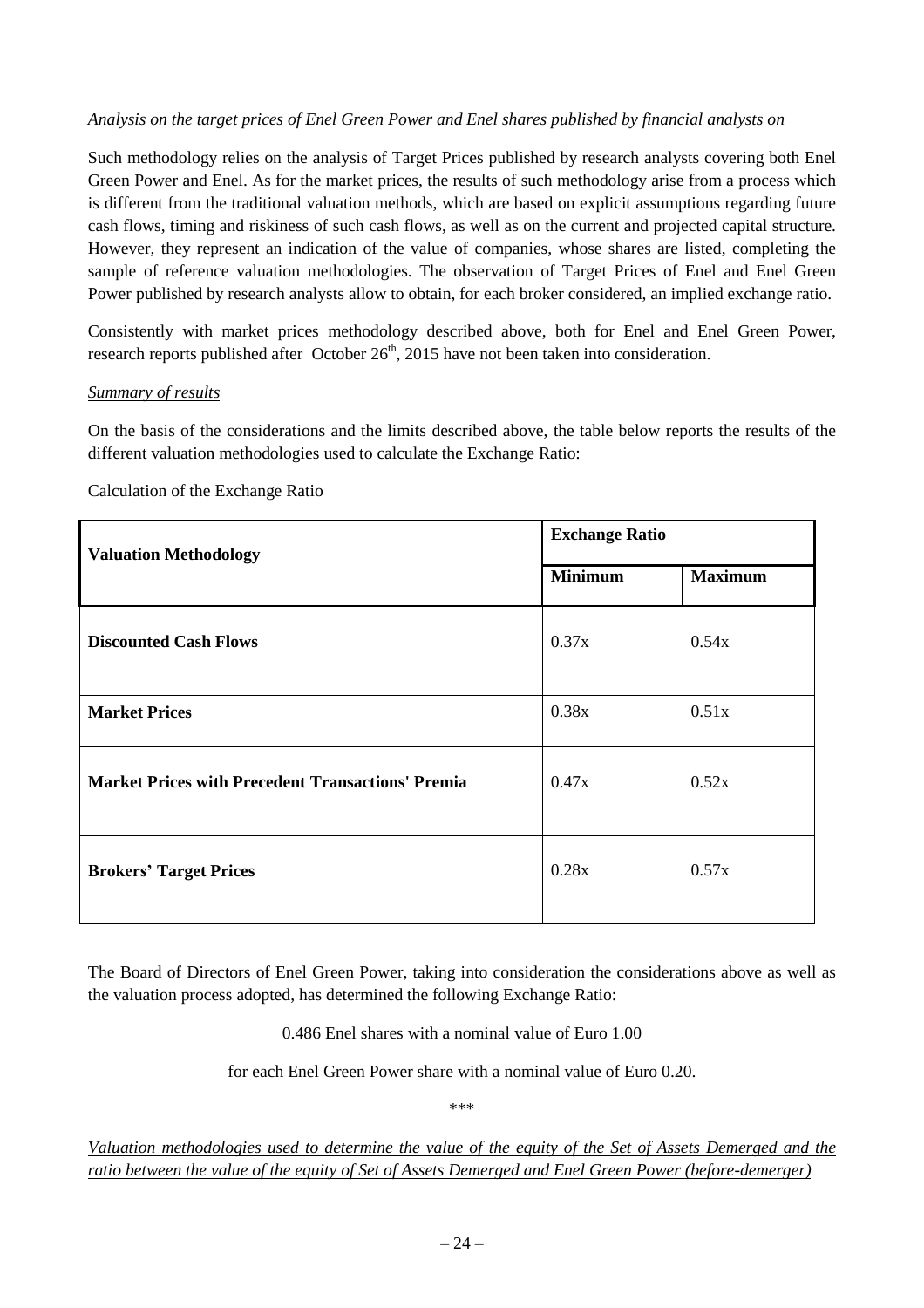In determining the value of the equity of the Set of Assets Demerged, given the non-listed nature of the entity and the need to indicate (in percentage terms) the relative value compared to the equity value of Enel Green Power before-demerger, with the purpose to ensure consistency between the criteria used, only the discount cash flow methodology has been used, applying a "sum of the parts" approach. This same methodology, when determining the relative valuation compared to Enel Green Power (before-demerger), has been used also for this latter.

For a detailed description of such methodology, also known as DCF, please refers to the previously detailed.

### *Reference date and documentation used*

For what concerns the reference date, the same considerations expressed above on the Exchange Ratio apply.

With regards to the valuation of Set of Assets Demerged, the following documentation has been utilized:

- *1.* Detailed information prepared by the *management* of Enel Green Power for the 2016–2020 period for the key capital, earnings/financial and operating indicators of the Set of Assets Demerged;
- *2.* Detailed information prepared by the *management* of Enel Green Power for the key capital, earnings/financial and operating indicators of the Set of Assets Demerged for FY 2015 ("*preclosing*");
- *3.* long-term earnings/financial and operating projections prepared by the *management* of Enel Green Power for the years subsequent to the period covered by the Enel Green Power *Business Plan*;
- 4. data on net debt and other balance sheet items as of September 30<sup>th</sup>, 2015 used to estimate the value of the equity starting from the *Enterprise Value* ("*bridge-to-equity*"), including the amount of net debt to be transferred from Enel Green Power to the Set of Assets Demerged, and the allocation among the different activities being valued.

### *Limits of the analysis and difficulties in the valuation*

In addition to the points 1-3 indicated as limits with regard to the valuation of the Exchange Ratio, we highlight also the non-listed nature of the Set of Assets Demerged, that has imposed certain limitations to the valuation exercise, excluding the possibility to rely upon certain methodologies typically used for entities listed in regulated markets (as, for example, the methodology of market prices or the analysis of target prices of research analysts).

### *Summary of results*

On the base of the considerations and the limits previously outlined, we report below the result obtained by the application of the exclusive above identified valuation methodology for the purpose of determination the value of the equity of the Set of Assets Demerged and the percentage ratio between the value of the Set of Assets Demerged and Enel Green Power (before-demerger).

| Definition of the percentage ratio between the value of the Percentage Ratio |                |                |
|------------------------------------------------------------------------------|----------------|----------------|
| equity of the Set of Assets Demerged and of Enel Green                       |                |                |
| Power (before-demerger)                                                      | <b>Minimum</b> | <b>Maximum</b> |
|                                                                              |                |                |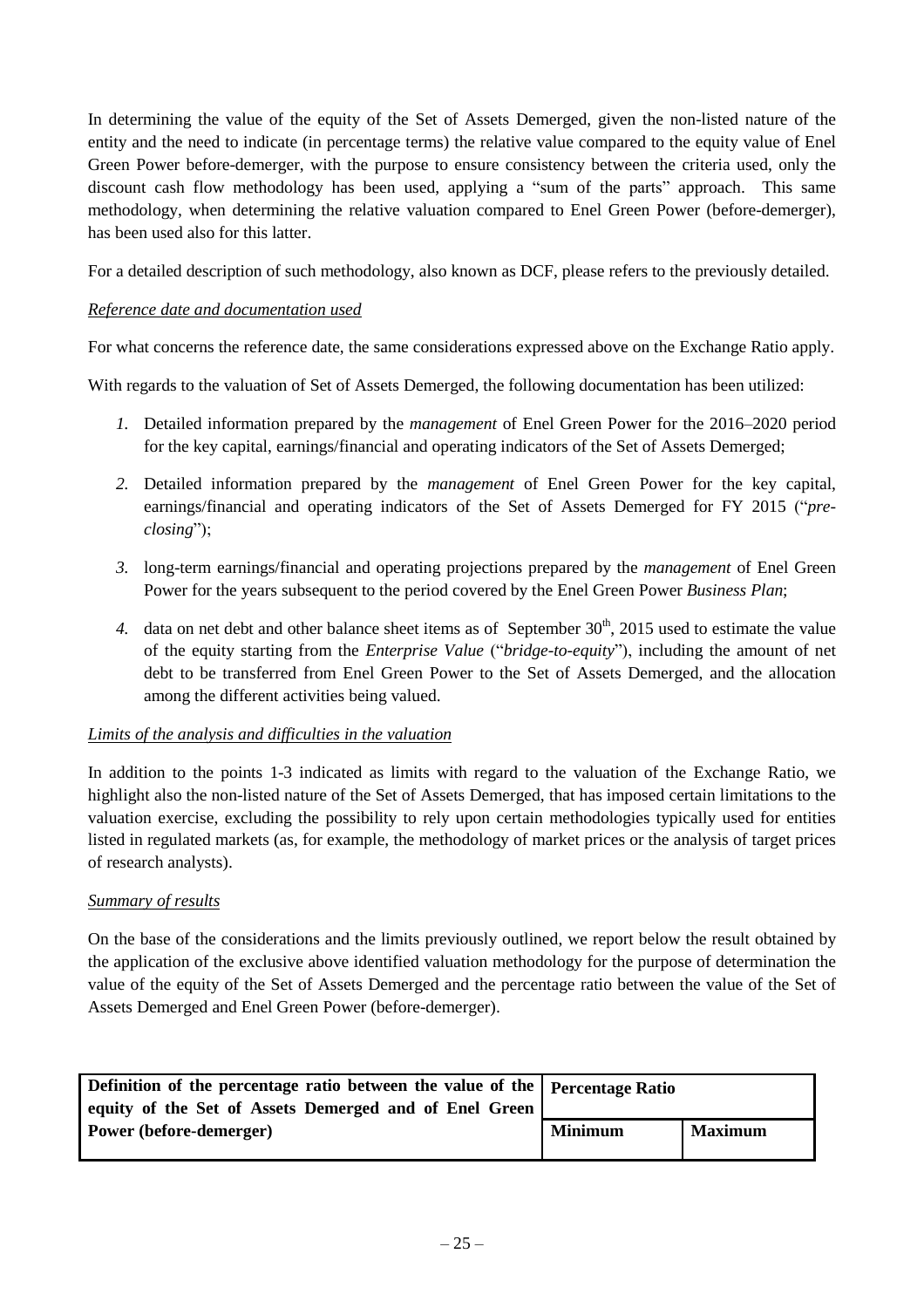| <b>Discounted cash flows</b> | 68% | 75% |
|------------------------------|-----|-----|
|------------------------------|-----|-----|

The Board of Directors of Enel Green Power, in light of the considerations above as well as the valuation methodologies adopted, has determined the percentage value of the equity of the Set of Assets Demerged in relation to Enel Green Power (before-demerger) as follows:

# **72.8% of the value of the equity of Enel Green Power (before-demerger).**

## <span id="page-25-0"></span>**7. ASSIGNMENT MODALITIES OF ENEL SHARES TO THE SHAREHOLDERS OF ENEL GREEN POWER**

The assignment to Enel Green Power's shareholders other than Enel of the newly issued shares in the Beneficiary Company will take place, under a regime of dematerialization and through authorized intermediaries, starting from the Date of Effect of the Demerger, in accordance with the timetable and the procedures to be announced to the market through the publication of a specific notice on the Demerged Company's website and in at least one national daily newspaper.

The newly issued Enel shares will be listed on the MTA like the shares in the Beneficiary Company already outstanding.

No costs will be imposed upon Enel Green Power's shareholders in connection with the exchange transactions

It will be made available to the shareholders of Enel Green Power a service to allow you to round off the unit immediately above or below the number of Enel shares assigned pursuant the Exchange Ratio, without charges, stamp duties or commissions. Alternatively, different activities may be started in order to ensure the overall positive result of the transaction.

Considering that, as already mentioned, the Enel Green Power shares are currently admitted to trading on the Spanish regulated markets and that the Enel shares assigned at the time of the exchange will not be admitted to trading on such markets, the Spanish Regulatory Authority (*Comisión Nacional of the Mercado de Valores*) has notified that, in line with the previous similar cases that have occurred on the Spanish markets, it is necessary to appoint a dedicated "connection/reference" intermediary (referred to as the "*entidad de enlace*"), in order to enable the shareholders who, as of the Date of Effect of the Demerger, will hold shares of Enel Green Power admitted to trading on the above-mentioned Spanish markets (through the Spanish centralized management/administration system, Iberclear) to sell on the MTA, during the month following the Date of Effect of the Demerger, the Enel shares received in exchange, without any additional costs related to the sale on a foreign market. After the above-mentioned one-month period, the above-mentioned shareholders may purchase or sell the shares of Enel in Italy on the MTA through authorized intermediaries, incurring the costs of the transaction.

## <span id="page-25-1"></span>**7.1. Entitlement date of the shares that will be assigned to the shareholders of the Demerged Company**

The shares issued by Enel to service the Exchange Ratio will have regular entitlement.

# <span id="page-25-2"></span>7.2. Description of the rights linked to the shares that will be assigned to the shareholders of the **Demerged Company**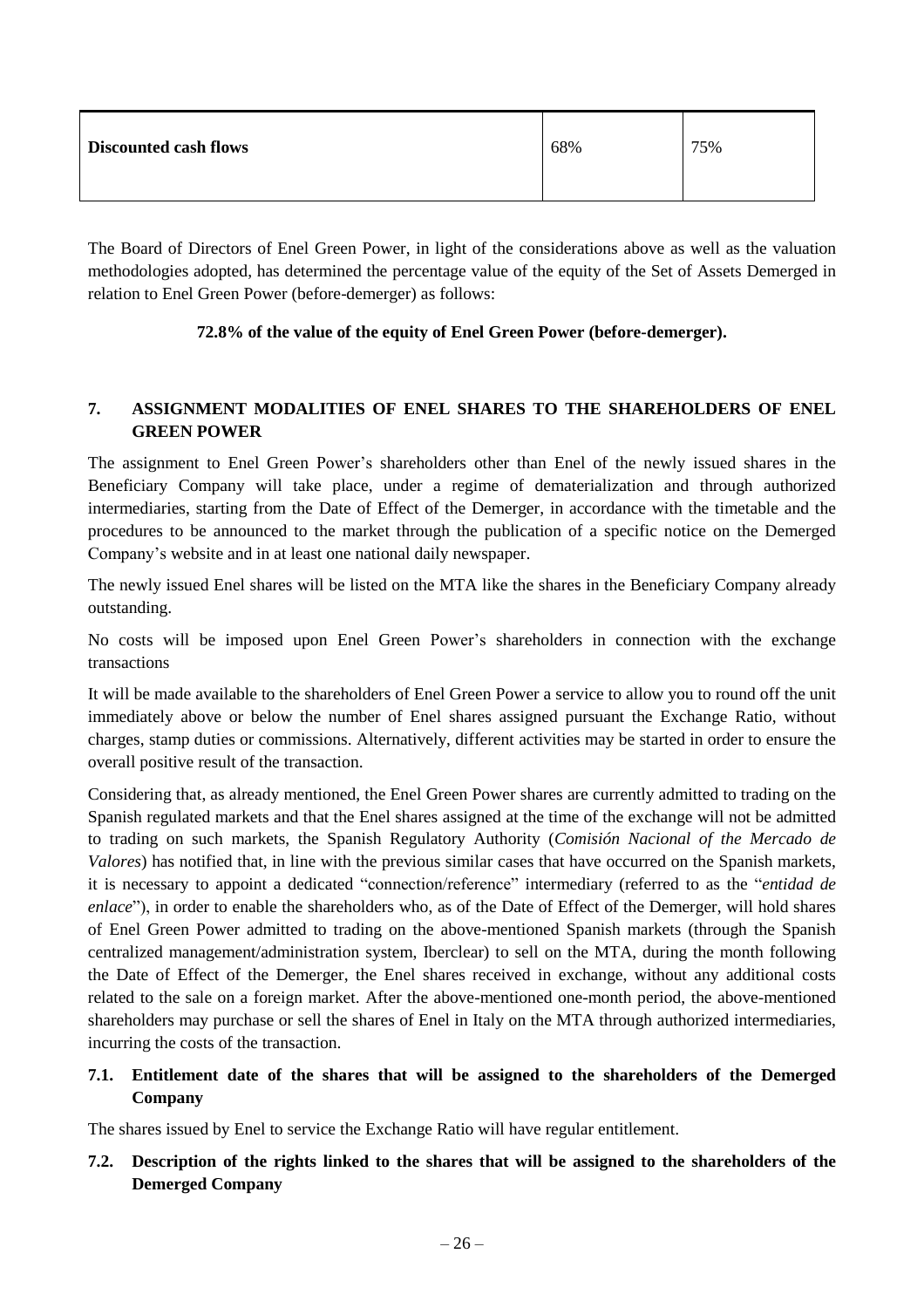The shares issued by Enel to service the Exchange Ratio will grant the same dividend rights pertaining to the other shares of the Beneficiary Company already issued as at the Date of Effect of the Demerger.

# <span id="page-26-0"></span>**8. STARTING DATE OF THE EFFECTS OF THE DEMERGER**

The effective date of civil law effects of the Demerger will correspond to the last of the registrations required by Article 2506-*quater* of the Italian Civil Code, or from the possible later date that may be indicated in in the deed of Demerger (the "**Date of Effect of the Demerger**").

Starting from the same date, the transactions pertaining to the balance sheet elements and the legal relationship included in the Set of Assets Demerged assigned to the Beneficiary Company will be entered in the financial statement of the Beneficiary Company, with all related accounting and tax effects also starting on the same date.

## <span id="page-26-1"></span>**9. THE COMPANIES AS A RESULT OF THE DEMERGER**

## <span id="page-26-2"></span>**9.1. Ownership structure of Enel and Enel Green Power as a result of the Demerger**

As of the date of this report, the shareholders holding – directly or indirectly – Enel shares with voting rights in excess of 2% based on the information received pursuant to Article 120 of the TUF and other information available to Enel, are the following:

| <b>Enel Shareholder (before-Demerger)</b> | % of the share capital with voting rights |
|-------------------------------------------|-------------------------------------------|
| Ministero dell'Economia e delle Finanze   | 25.500\%                                  |
| People's Bank of China                    | 2.042\%                                   |

As of the date of this report, the shareholders holding - directly or indirectly - Enel Green Power shares with voting rights in excess of 2%, based on the information received pursuant to Article 120 of the TUF and other information available to Enel Green Power, are the following:

| <b>Enel Green Power Shareholder</b>                    | % of the share capital with voting rights |
|--------------------------------------------------------|-------------------------------------------|
| Ministero dell'Economia e delle Finanze <sup>(1)</sup> | 68.29%                                    |

*(1)Total shareholding held through the subsidiary Enel S.p.A.*

The following chart indicates, in percentage, the shareholdings expected for the significant Enel shareholders (considering, for illustrative purposes only, the shareholders holding – directly or indirectly – stakes in excess of 2% of the share capital of Enel after-Demerger) on the Date of Effect of the Demerger on the basis of the Exchange Ratio. Such percentages has been calculated assuming that: (a) the current ownership structure of Enel and Enel Green Power do not change until the Demerger; and (b) none of the shareholders of Enel Green Power exercises the Right of Withdrawal or the Right of Sale.

| <b>Enel Shareholder (after-Demerger)</b> | % of the share capital with voting rights |
|------------------------------------------|-------------------------------------------|
| Ministero dell'Economia e delle Finanze  | 23.569%                                   |

As a result of the Demerger, Enel will hold directly the 100% of the Enel Green Power share capital.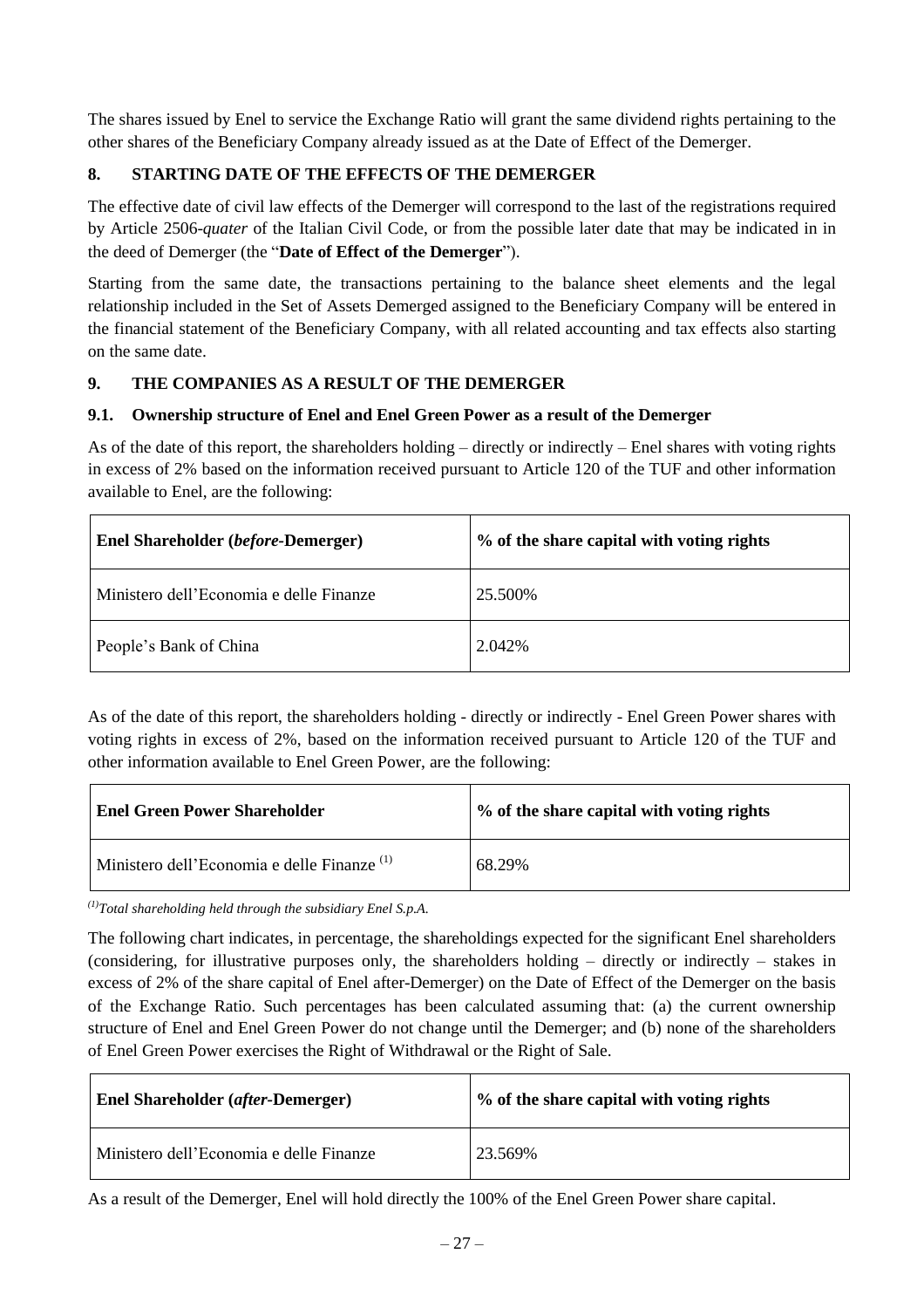### <span id="page-27-0"></span>**9.2. Demerger effects on shareholders' agreements of Enel and Enel Green Power**

Based on the information received pursuant to Article 122 of "TUF" and the applicable provisions of the Issuer's Regulation, no shareholders' agreements regarding Enel and Enel Green Power are in force as of the date hereof.

## <span id="page-27-1"></span>**9.3. Changes to Enel Green Power's by-laws**

As a consequence of the completion of the Demerger, Enel Green Power's share capital will be reduced from its current total amount of Euro 1,000,000,000.00 (one billion/00) to a total amount of Euro 272,000,000 (two hundred and seventy two million/00), because no. 3,640,000,000 Enel Green Power shares, representing the quota of the share capital corresponding to the Set of Assets Demerged, will be fully canceled on the Date of Effect of the Demerger.

Enel Green Power Shareholders' Meeting convened for the approval of the Demerger will resolve , among others, upon the adoption, as of the Date of Effect of the Demerger, of a new by-laws that, in addition to the above-mentioned decrease of the share capital, contains provisions more appropriate for a non-listed company, because, as a result of the Demerger, Enel Green Power shares will cease to be traded on the MTA and on the Spanish stock markets. It has to be noted that the by-laws of Enel Green Power after-Demerger is substantially in line with the relevant by-laws adopted by other Enel Group companies whose shares are not listed on regulated markets.

The by-laws of the Demerged Company after-Demerger, annexed to the Demerger Plan as Annex B, will provide for, among others:

- a) the amendment to Article 5 relating to the share capital decrease of the Demerged Company as a result of the Demerger, to the extent indicated above;
- b) the introduction of a new Article 8, pursuant to which, in accordance with the applicable provisions of law, the domicile of the shareholders with regard to the relationships with the company is the one indicated in the shareholders' ledger;
- c) the amendments to Article 16 (formerly Article 15 of the by-laws before-demerger) in order to provide that the Board of Directors may be called if requested by the majority of its members or by the Board of Statutory Auditors, and that the meetings of the Board of Directors may be legitimately held, regardless of the notice of call, with the attendance of all the board members and of all the members of the Board of Statutory Auditors, or with the attendance of the majority of the members of both the Board of Directors and the Board of Statutory Auditors, provided that the absent specifically authorized the discussions of the items on agenda;
- d) the following changes due to the circumstances that, as of the Date of Effect of the Demerger, the laws and regulation concerning the companies whose shares are listed on regulated markets or widely distributed among the public, will not anymore apply to Enel Green Power:
	- 1) under Article 9 (formerly Article 8 of the by-laws before-demerger), the introduction of certain provisions relating to the terms and the modalities of convocation of the shareholders' meeting, as well as to the possibility to hold the shareholders' meetings via means of telecommunications facilities;
	- 2) under Article 11 (formerly Article 10 of the by-laws before-demerger), the elimination of the provisions regarding proxy vote, proxy solicitation and exercise of the voting rights via electronic means;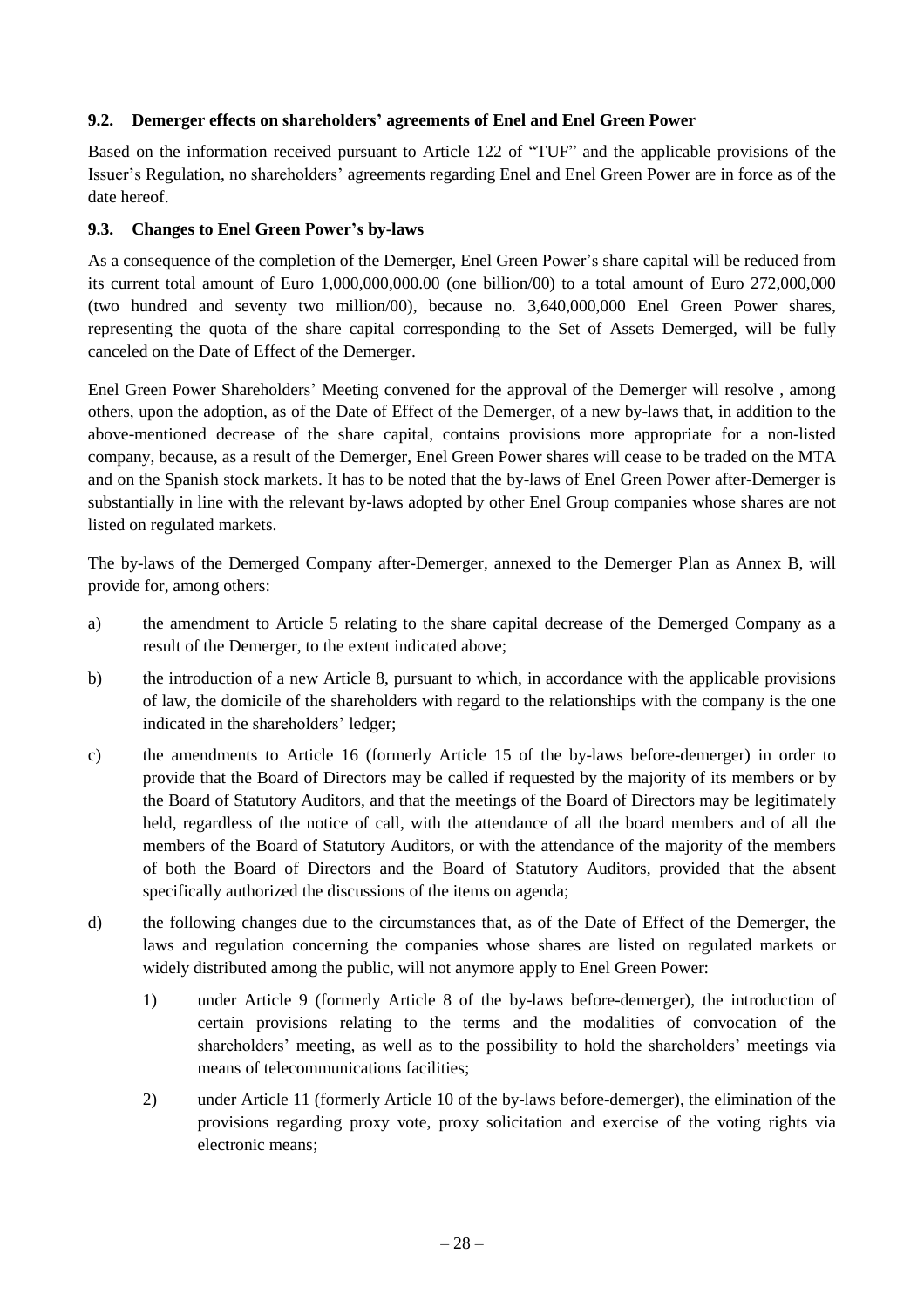- 3) under Article 13 (formerly Article 12 of the by-laws before-demerger), the elimination of the sole call of the shareholders' meeting, unless the Board of Directors considers appropriate to call the meeting also for subsequent calls;
- 4) under Article 14 (formerly Article 13 of the by-laws before-demerger), the elimination of the provisions relating to the slates mechanism for the appointment of Board of Directors' members;
- 5) under Article 20 (formerly Article 19 of the by-laws before-demerger), the elimination of the provisions relating to related party transactions, as well as those concerning the manager responsible for preparing the corporate accounting documents;
- 6) under Article 25 (formerly Article 24 of the by-laws before-demerger), the elimination of the provision relating to the slates mechanism for the appointment of the members of the Board of Statutory Auditors and the reduction from three to two of the number of Alternate Auditors; and
- e) some minor changes relating to, in particular, the chairmanship of the meeting (Article 12, formerly Article 11 of the by-laws before-demerger), the company's body in charge for the determination of the remuneration to be granted to the members of the Board of Directors (Article 23, formerly Article 22 of the by-laws before-demerger), the distribution to the shareholders of interim dividends (Article 26, formerly Article 25 of the by-laws before-demerger) and the provisions regarding the gender balance (Article 30, formerly Article 29 of the by-laws before-demerger).

## <span id="page-28-0"></span>**9.4. Changes to Enel's by-laws**

As a result of the Demerger, Enel will increase its share capital with issuance of a maximum overall amount of 770,588,712 new ordinary shares with regular dividend and a nominal value of Euro 1.00 each, pursuant to the Exchange Ratio and the share assignation criteria referred to under points 4 and 5 of the Demerger Plan.

The Company's by-laws after-Demerger is attached to the Demerger Plan as Annex D.

# <span id="page-28-1"></span>**10. VALUATIONS REGARDING THE RIGHT OF WITHDRAWAL AND THE RIGHT OF SALE**

### <span id="page-28-2"></span>**10.1. Right of Withdrawal**

Enel Green Power's shareholders which not supporting the approval of the Demerger will be granted to the right of withdrawal pursuant to Article 2437, paragraph 1, lett. a), of the Italian Civil Code, ("**Right of Sale**"), since Enel, the beneficiary company of the Demerger, has a clause of its corporate purpose that allows for the conduct of business that differs significantly from that described in Enel Green Power's corporate purpose clause.

### <span id="page-28-3"></span>*10.1.1. Liquidation Value*

The Right of Withdrawal may be exercised for a net liquidation value of the Enel Green Power share determined, under art. 2437-*ter*, paragraph 3, of the Italian Civil Code, only referring to the arithmetic average of the closing price of the Enel Green Power share over the six months preceding the publication of the notice of the call of Enel Green Power's Shareholders' Meeting (the "**Liquidation Value**"). The Liquidation Value has been determined in Euro 1.780 for each share.

### <span id="page-28-4"></span>*10.1.2. Modalities for the exercise of the Right of Withdrawal*

In accordance with Article 127-*bis*, paragraph 2, of the TUF, any person whose registration on the intermediary's account has been effected on a date subsequent to the date specified under Article 83-*sexies*, paragraph 2, of the TUF as record date relevant for the right to attend the Shareholders' Meeting of Enel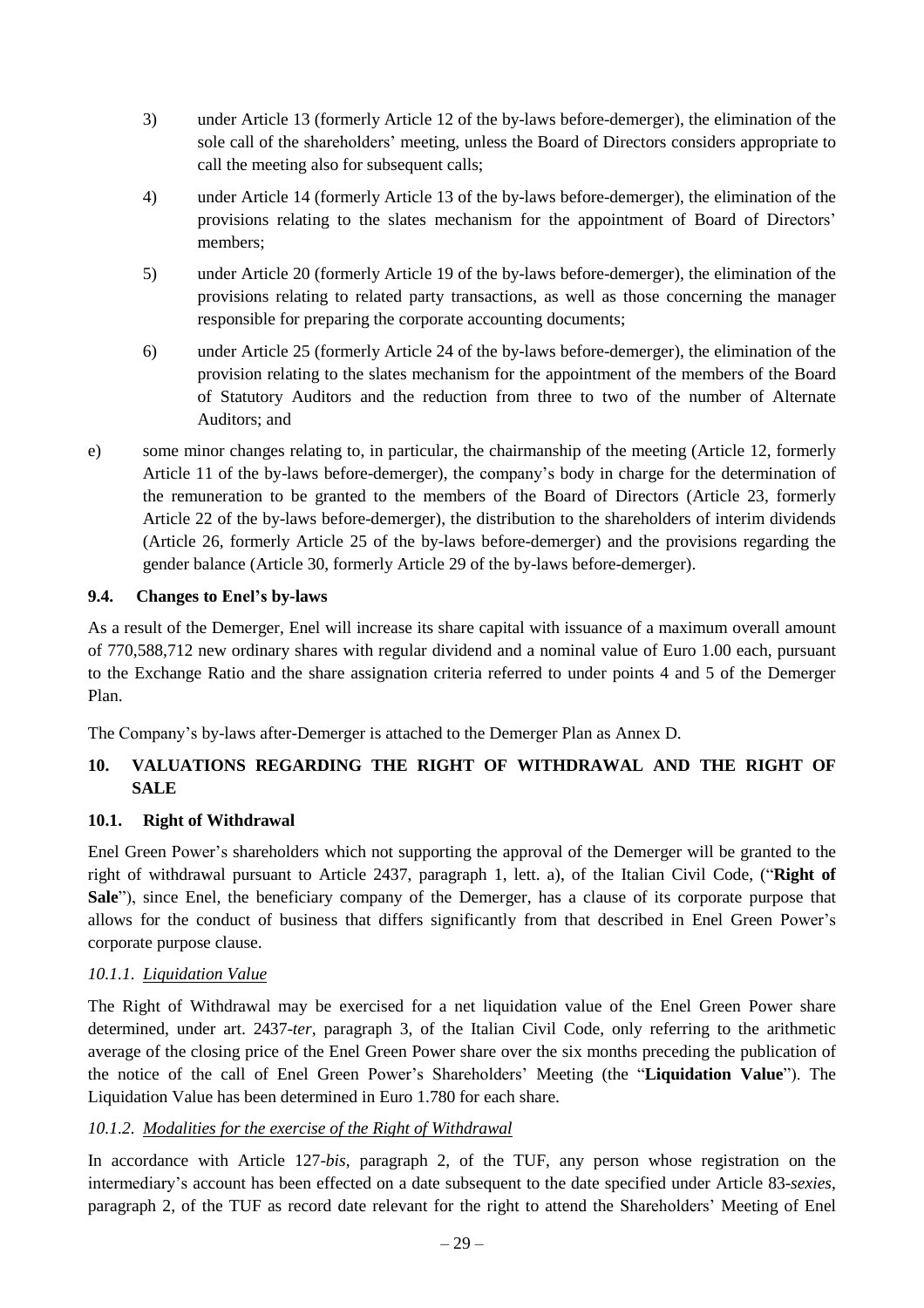Green Power called to approve the Demerger Plan (i.e. after December 29<sup>th</sup>, 2015), but before the opening of such Shareholders' Meeting, will be deemed not concurring to the approval of the resolution and, therefore, will be entitled to exercise the Right of Withdrawal.

Under Article 2437-*bis* of the Italian Civil Code, the subjects authorized to the exercise the Right of Withdrawal may exercise such right, for whole or part of the shares held, through registered letter (the "**Declaration of Withdrawal**") to be sent to the registered office of Enel Green Power within fifteen calendar days from the date of registration of the shareholder's resolution.

Notwithstanding the provisions of Article 127-*bis* of the TUF, the withdrawing shareholder shall send to the Company, through the same modalities provided for the Declaration of Withdrawal and within the deadline provided by law, the relevant communication issued by an authorized intermediary certifying that (*i*) the ownership of the shares for which the Right of Withdrawal may be exercised, as of the date of the Shareholders' Meeting called to approve the Demerger, and (*ii*) the ownership of the shares for which the Right of Withdrawal may be exercised as of the date of the Declaration of Withdrawal.

The Declaration of Withdrawal shall contain the following information:

- The details of the withdrawing shareholder, included the tax code;
- The domicile of the withdrawing shareholder for the communications relating to the liquidation process of the shares for which the Right of Withdrawal is exercised, including the phone number and the e-mail address;
- The number of shares for which the Right of Withdrawal is exercised;
- The IBAN code of the bank account on which the liquidation value of the shares for which the Right of Withdrawal is exercised shall be credited.

The Declaration of Withdrawal shall also indicate the intermediary on whose accounts the shares for which the Right of Withdrawal are deposited and the certification that such shares are free of any pledge or liens or other encumbrances in favor of third parties. If the shares for which the Right of Withdrawal is exercised are pledged or subject to other liens or encumbrances in favor of third parties, the withdrawing shareholder shall also attach a declaration of the pledgee - or of the person in favor of which the burden is granted – through which such person provides its irrevocable consent and unconditional release of the shares from the pledge and/or encumbrance and to the relevant liquidation in accordance with the instructions of the withdrawing shareholder.

The information relating to the terms and modalities provided in order to exercise the Right of Withdrawal will be published by Enel Green Power in accordance with the applicable provisions of law. Pursuant to Article 2437-*bis*, paragraph 3, of the Italian Civil Code, the Right of Withdrawal cannot be exercised, and if already exercised, will be ineffective if, within 90 days, Enel Green Power should revoke the relevant resolution giving rise to the Right of Withdrawal.

In the event that, should one or more shareholders of Enel Green Power exercise the Right of Withdrawal, the liquidation process will carry out in accordance with Article 2437-*quater* of the Italian Civil Code. In particular, the terms of the offer in option and in pre-emption, that will be referred to all shareholders of Enel Green Power, will be announced in the modalities provided by the law in force, specifying in this regard that the relevant notices will be published in at least one daily national newspaper, on the website of Enel Green Power [www.enelgreenpower.com,](http://www.enelgreenpower.com/) as well as on the authorized mechanism storage NIS-Storage (www.emarketstorage.com).

# <span id="page-29-0"></span>**10.2. Right of Sale**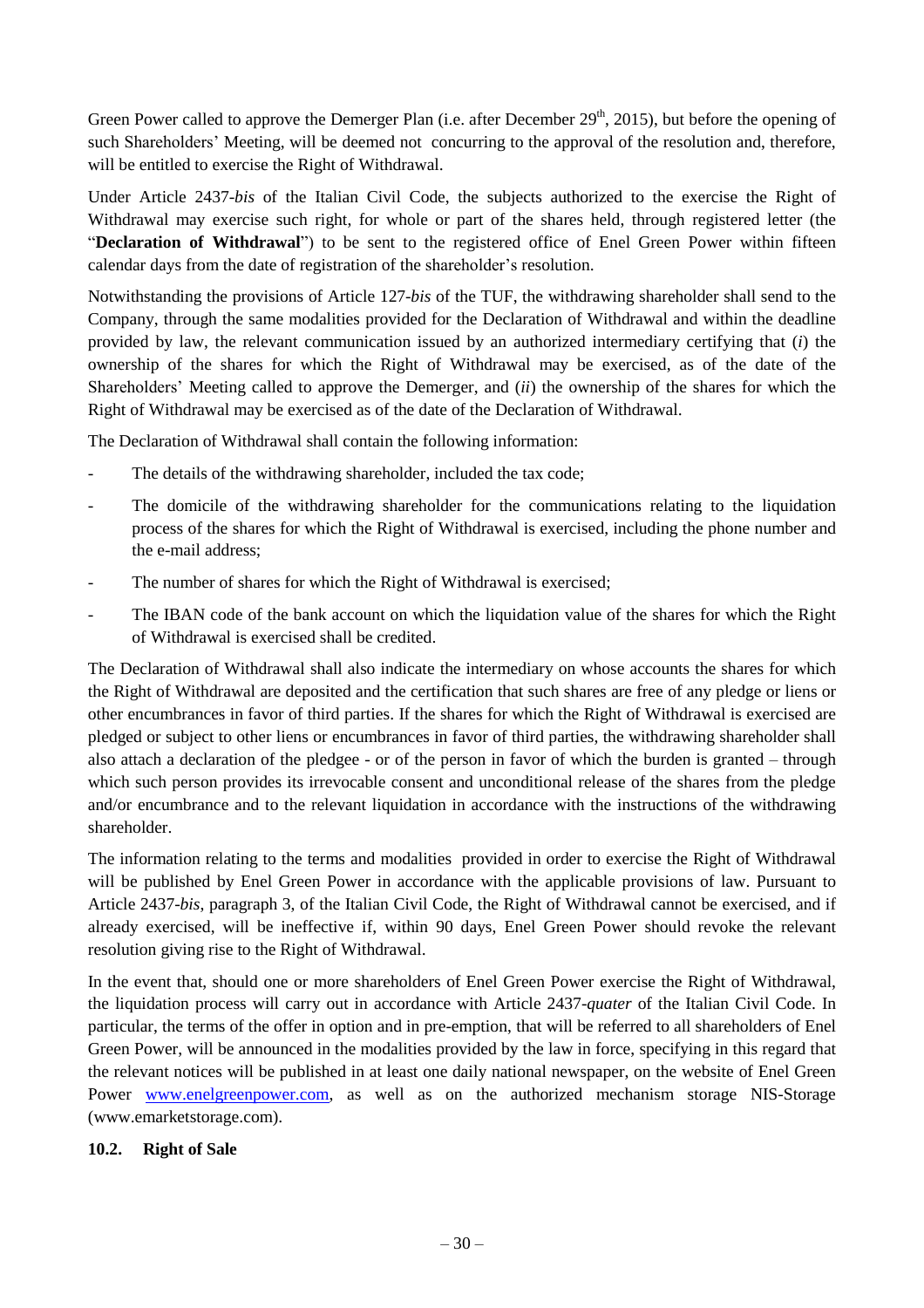Enel Green Power's shareholders who do not support the approval of the Demerger will be entitled to have their own EGP shares purchased by Enel pursuant to and for purposes of art. 2506-*bis*, paragraph 4, of the Italian Civil Code (the "**Right of Sale**").

The Right of Sale may concern whole or even only a portion of the Enel Green Power shares held by the shareholders of the Demerged Company who exercise the Right of Sale; the price per share of the Enel Green Power share will be equal to the Liquidation Value determined under art. 2437-*ter*, paragraph 3, of the Italian Civil Code, in accordance with Article 2506-*bis*, paragraph 2, second period, of the Italian Civil Code.

The Liquidation Value will be announced to the shareholders and the market through a specific press release viewable on Enel Green Power's website and through the publication of a notice on at least one national daily newspaper.

The Right of Sale may be exercised under the same terms and conditions for the exercise of the Right of Withdrawal. In any case, the Right of Sale and the Right of Withdrawal could not be exercised for the same share.

Please note in this regard that the process of liquidation of the shares for which the Right of Sale is exercised will take place, in a single context to the process of liquidation of the shares for which were to be exercised the Right of Withdrawal, in accordance with Article 2437-*quater* of the Italian Civil Code.

\* \* \*

In regard to the process of liquidation of the shares of Enel Green Power subject to the Right of Sale and the Right of Withdrawal, Enel declared its intention to exercise integrally the right of option for the quota concerning the competence as well as to exercise the right of pre-emption on the Enel Green Power shares that eventually have not been sold following the offer under option and pre-emption pursuant Article 2437 *quater*, paragraph 3, of the Italian Civil Code.

The effectiveness of the Right of Sale and the Right of Withdrawal, and therefore the relevant liquidation, are subject to the taken place of the Condition Precedent and, in any way, to the completion of the Demerger.

# <span id="page-30-0"></span>**11. THE CONDITION PRECEDENT**

The effect of the Demerger is conditioned upon the circumstance that the total liquidation value of the Enel Green Power shares in connection with which is validly exercised the Right of Withdrawal and the Right of Sale does not exceed Euro 300,000,000 (three hundred million/00) (the "**Condition Precedent**").

Enel and Enel Green Power will announce the data relating to the occurrence or the non-fulfillment of the Condition Precedent, through the publication of a specific notice on the respective websites and in at least one national daily newspaper.

The Condition Precedent shall be deemed likewise satisfied – even in case of the excess of the limits above indicated - if Enel, within 60 calendar days from the registration with the Companies' Register of Rome of the shareholders' meetings resolutions approving the Demerger pursuant to Article 2502 of the Italian Civil Code, declares its intention to purchase all of the shares for which the above-mentioned rights have been exercised.

# <span id="page-30-1"></span>**12. TAX CONSEQUENCES OF THE DEMERGER ON ENEL AND ENEL GREEN POWER**

For the purposes of direct taxation and in accordance with Article 173, paragraph 1, of the Presidential Decree no. 917 December 22<sup>nd</sup>, 1986 ("**Tuir**"), the Demerger is a transaction neutral, under a tax perspective, for both the companies involved, and, therefore, does not give rise to either realization or distribution of capital gains or losses on the Set of the Demerged Assets.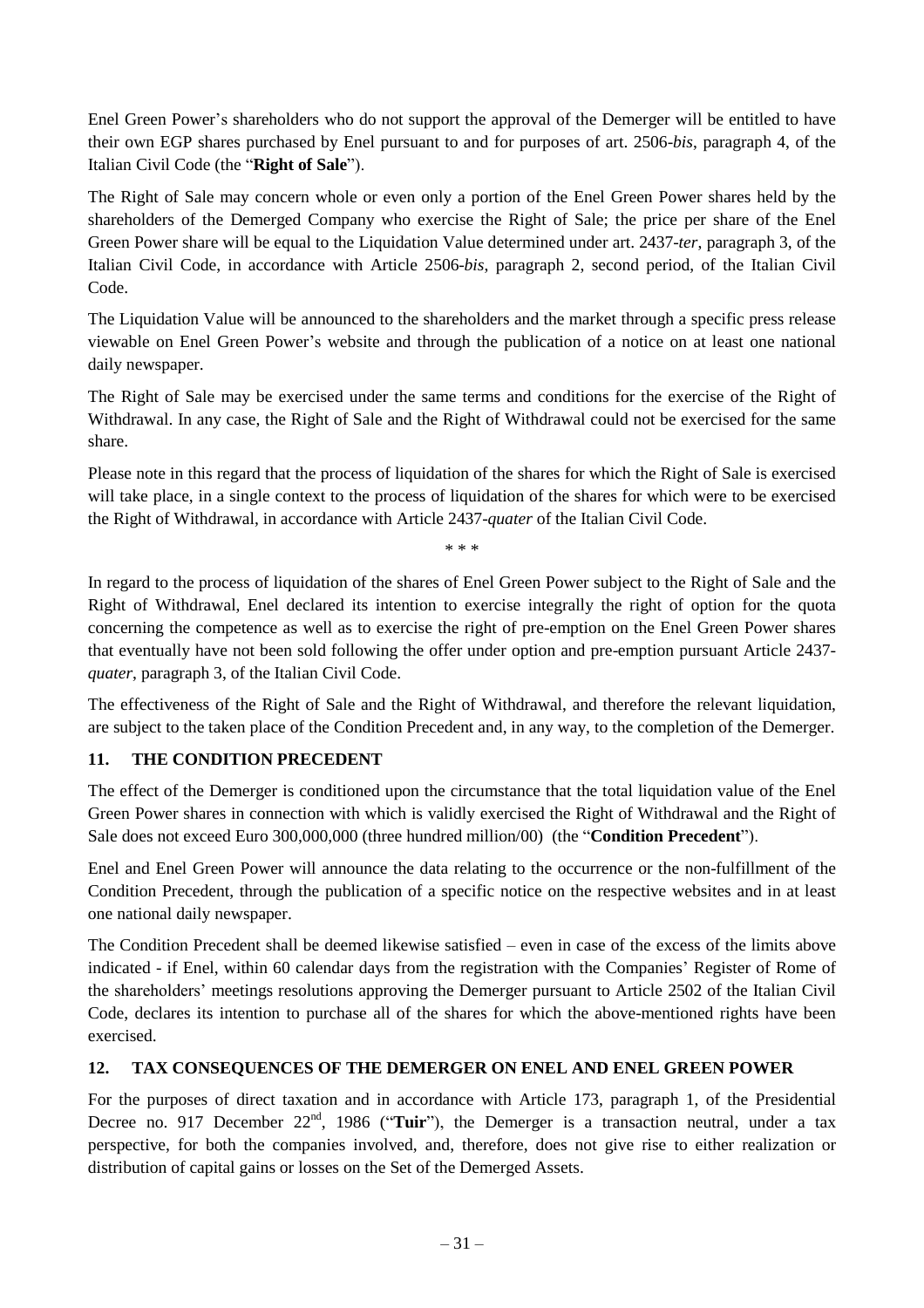The Set of the Demerged Assets assigned to the Beneficiary Company will retain the last tax values existing in the Demerged Company's accounts.

The so called personal tax positions of the Demerged Company and the relevant instrumental commitments will be assigned to the Beneficiary Company and to the Demerged Company in proportion of the respective quotas of equity transferred or retained, except in case of personal tax positions linked specifically to the Set of the Demerged Assets and that, as such, will follow these assets to the respective owners.

With reference to the effects of the Demerger for the shareholders of the Demerged Company, the Demerger is tax-neutral, because it does not constitute either a realization or distribution of gains or losses, nor involves the achievement of revenues; with respect instead to the tax value of the shares of the Demerged Company for the shareholders of the same other than Enel, it is highlighted that, in accordance with the current interpretive position expressed by the "*Agenzia delle Entrate*", said cost would not change as a result of the transaction and it would be attributed to the Enel securities acquired as a result of the transaction.

However, with reference to the shareholders of the Demerged Company not resident in Italy, it is recommended to carry out the proper analysis taken into account the tax regime in force in their countries of residence.

Although not explicitly stated, for the purpose of income tax the provisions of Article 173 of TUIR shall apply.

The demerger transactions are not specifically regulated under the regional tax on the productive activities ("IRAP"). However, as clarified by the *Agenzia delle Entrate*, also for such purposes a general principle of neutrality would apply, so that the Demerger does not involve any taxable component nor the automatic recognition of any higher values recorded in the financial statements following the transaction.

For the purposes of the indirect taxation, the Transaction is exempted from the VAT pursuant to Art. 2, paragraph 3, lett. f), of Presidential Decree no. 633, October 26<sup>th</sup>, 1972, and is subject to fix registration tax in accordance with Article 4, let. b), first part, of the Tariff attached to Presidential Decree no. 131/1986.

\* \* \*

# **Declaration by the manager responsible for preparing the corporate accounting documents pursuant to Article 154-***bis***, paragraph 2, of the TUF**

The manager responsible for preparing the corporate accounting documents, Giulio Antonio Carone, declares, pursuant to paragraph 2 of Article 154-*bis* of the TUF that the accounting information contained in this explanatory report corresponds to the documental results, accounting books and entries.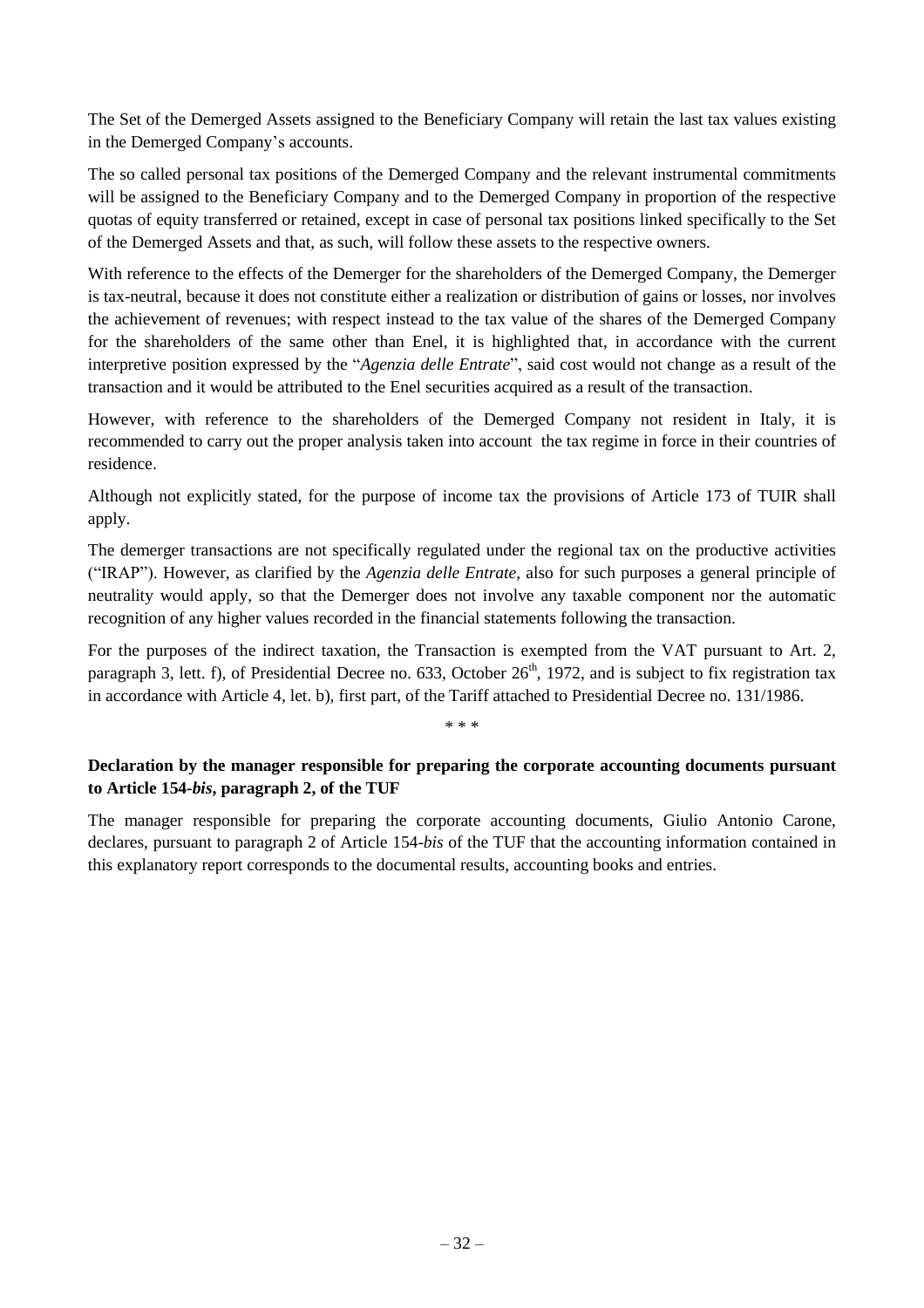## **PROPOSAL OF RESOLUTION**

Dear Shareholders,

considering the foregoing, the Board of Directors therefore submits to your approval the following:

### **Agenda**

"The extraordinary Shareholders' Meeting of Enel Green Power S.p.A. ("Enel Green Power" or the "Company"),

- acknowledged the plan of partial non-proportional demerger of Enel Green Power in favor of Enel S.p.A. ("Enel"), approved by the Boards of Directors of Enel and of Enel Green Power– previous reasoned favorable opinion of Company's Related Parties Transactions Committee – on November  $17<sup>th</sup>$ , 2015, registered in the Register of Companies of Rome pursuant to Article 2501-*ter*, paragraphs 3 and 4 of the Italian Civil Code, as well as filed with the registered office of the Company and published on the relevant website pursuant to Article 2501-*septies*, paragraph 1, of the Italian Civil Code, referred to, respectively, under Articles 2506-*bis*, paragraph 5, and 2506-*ter*, paragraph 5, of the Italian Civil Code (the "Demerger Plan");
- examined the information document relating to the partial non-proportional demerger of Enel Green Power in favor of Enel, drafted by the Company pursuant to Article 5 of the Consob Regulation concerning the transactions with related parties, adopted by Consob resolution no. 17221 of March  $12<sup>th</sup>$ , 2010 as subsequently amended, made available to the public on November  $24^{\text{th}}$ , 2015;
- examined the report of the Board of Directors illustrating the Demerger Plan drafted pursuant to Article 2501-*quinquies* of the Italian Civil Code - referred to under Article 2506-*ter*, paragraphs 1 and 2, of the Italian Civil Code - and Article 70, paragraph 2, of the Regulation approved by Consob resolution no. 11971 of May  $14<sup>th</sup>$ , 1999, as subsequently amended (the "Issuers' Regulation");
- examined the economic/financial situations of the companies participating to the demerger, as of September 30<sup>th</sup>, 2015 and drafted pursuant to Article 2501-*quater* of the Italian Civil Code, referred to under Article 2506-*ter*, paragraph 1, of the Italian Civil Code;
- acknowledged the report on the fairness of the exchange ratio, drafted by the common expert appointed by the Court of Rome pursuant to Article 2501-*sexies* of the Italian Civil Code, referred to under Article 2506-*ter*, paragraph 3 of the Italian Civil Code;
- acknowledged the report drafted by the independent expert pursuant to Article 2343-*ter*, paragraph 2, lett. b) of the Italian Civil Code, relating to the valuation of the value of the Set of Assets Demerged (as defined in the Demerger Plan) and acknowledged its publication on the Company's website;
- acknowledged that, in accordance with the relevant legal deadlines, the Demerger Plan has been registered in the Companies' Register of Rome pursuant to Article 2501-*ter*, paragraphs 3 and 4, of the Italian Civil Code, and also the documentation required pursuant to Article 2501-*septies*, paragraph 1, of the Italian Civil Code, referred to, respectively, under Articles 2506-*bis*, paragraph 5, and 2506-*ter*, paragraph 5, of the Italian Civil Code, has been published;
- examined the information document relating to the demerger drafted pursuant to Article 70, paragraph 6, of the Issuer's Regulation;

### **resolves**

1. to approve without any amendment the Demerger Plan;